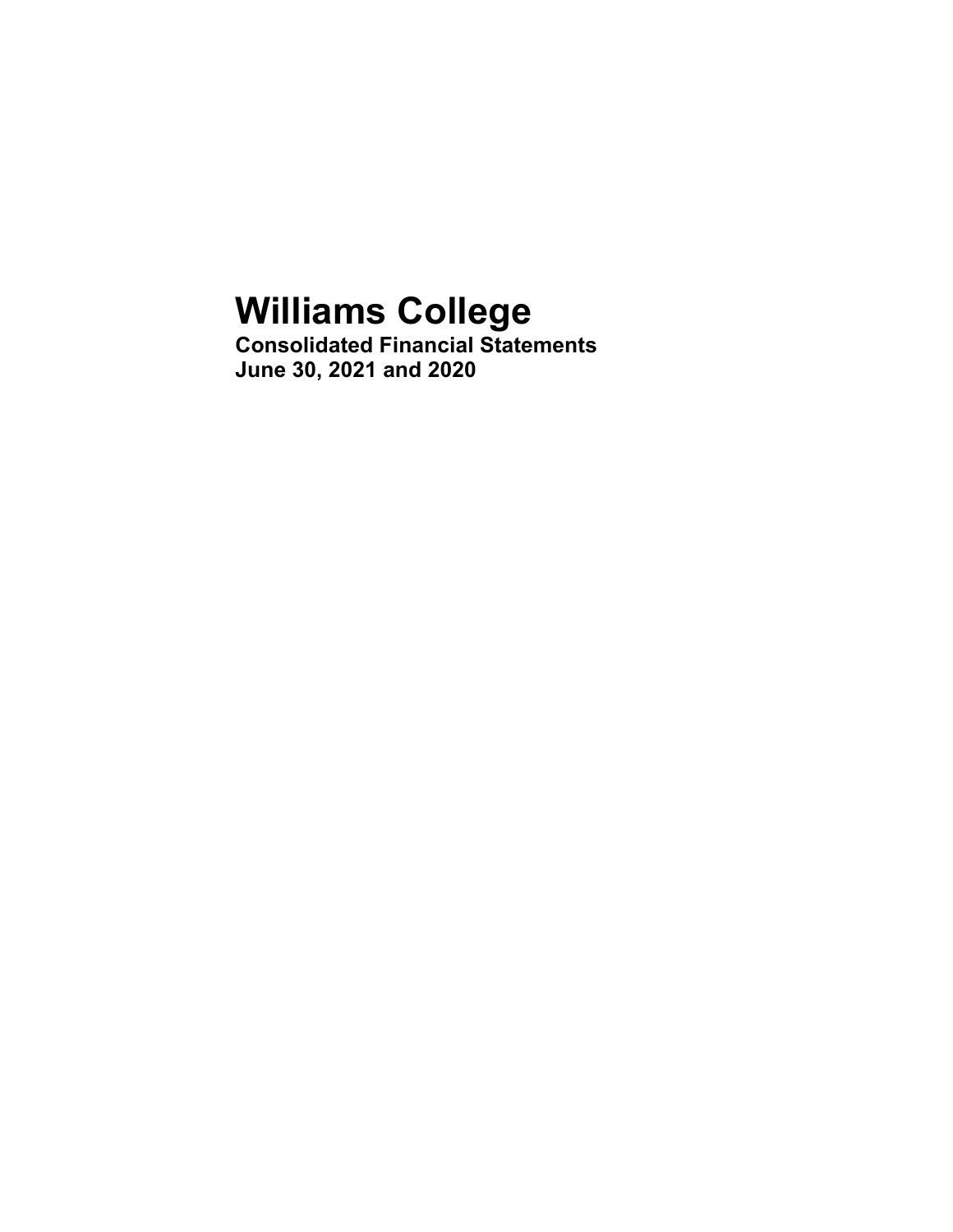|                                                      | Page(s)  |
|------------------------------------------------------|----------|
| <b>Report of Independent Auditors</b>                |          |
| <b>Consolidated Financial Statements</b>             |          |
| <b>Consolidated Statements of Financial Position</b> | 2        |
| <b>Consolidated Statements of Activities</b>         | $3 - 4$  |
| <b>Consolidated Statements of Cash Flows</b>         | 5        |
| Notes to Consolidated Financial Statements           | $6 - 26$ |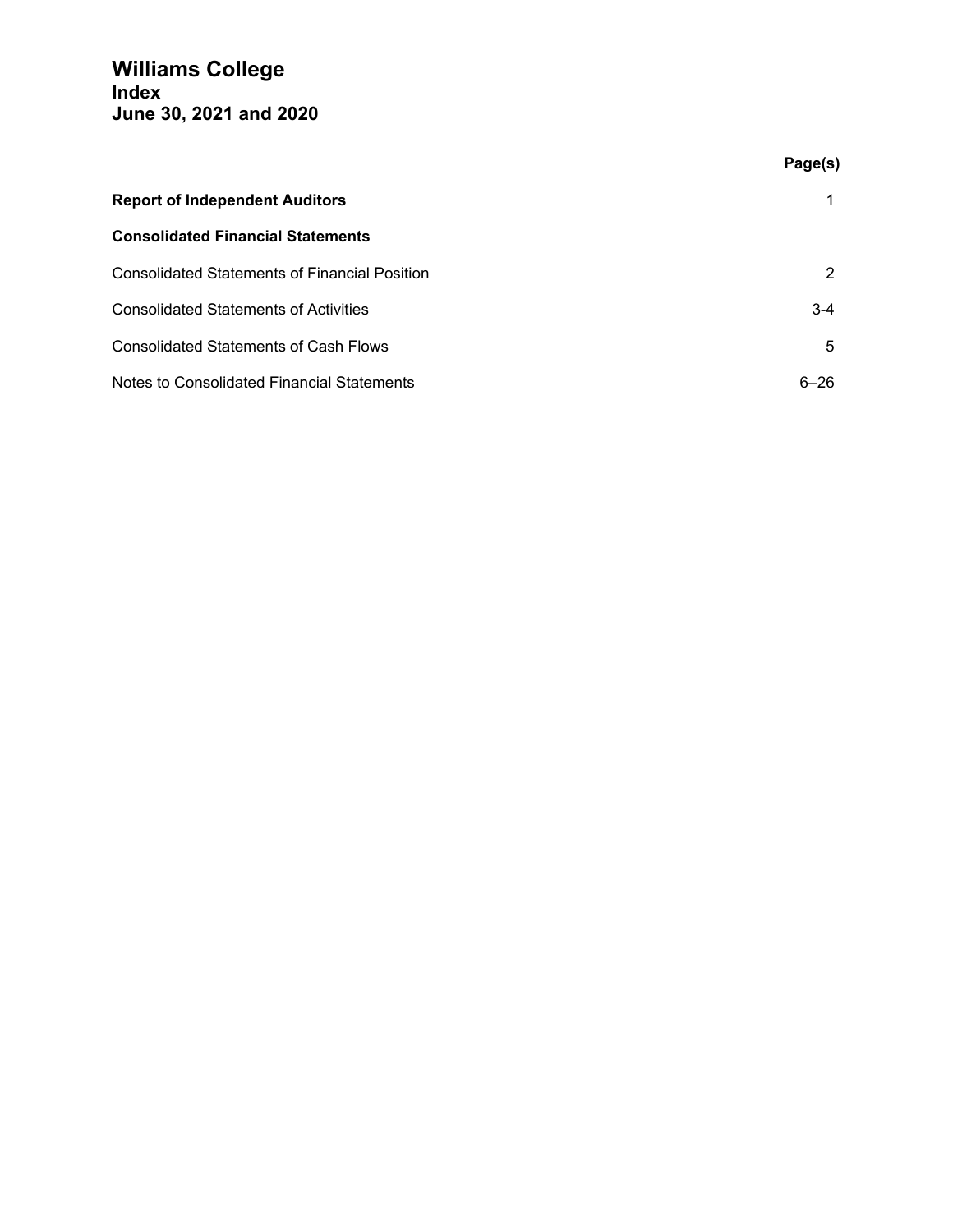

# **Report of Independent Auditors**

To the Board and Trustees of Williams College:

We have audited the accompanying consolidated financial statements of Williams College and its subsidiaries (the "College"), which comprise the consolidated statements of financial position as of June 30, 2021 and 2020, and the related consolidated statements of activities and of cash flows for the years then ended.

## *Management's Responsibility for the Consolidated Financial Statements*

Management is responsible for the preparation and fair presentation of the consolidated financial statements in accordance with accounting principles generally accepted in the United States of America; this includes the design, implementation, and maintenance of internal control relevant to the preparation and fair presentation of consolidated financial statements that are free from material misstatement, whether due to fraud or error.

## *Auditors' Responsibility*

Our responsibility is to express an opinion on the consolidated financial statements based on our audits. We conducted our audits in accordance with auditing standards generally accepted in the United States of America. Those standards require that we plan and perform the audit to obtain reasonable assurance about whether the consolidated financial statements are free from material misstatement.

An audit involves performing procedures to obtain audit evidence about the amounts and disclosures in the consolidated financial statements. The procedures selected depend on our judgment, including the assessment of the risks of material misstatement of the consolidated financial statements, whether due to fraud or error. In making those risk assessments, we consider internal control relevant to the Company's preparation and fair presentation of the consolidated financial statements in order to design audit procedures that are appropriate in the circumstances, but not for the purpose of expressing an opinion on the effectiveness of the Company's internal control. Accordingly, we express no such opinion. An audit also includes evaluating the appropriateness of accounting policies used and the reasonableness of significant accounting estimates made by management, as well as evaluating the overall presentation of the consolidated financial statements. We believe that the audit evidence we have obtained is sufficient and appropriate to provide a basis for our audit opinion.

# *Opinion*

In our opinion, the consolidated financial statements referred to above present fairly, in all material respects, the financial position of Williams College and its subsidiaries as of June 30, 2021 and 2020, and the changes in their net assets and their cash flows for the years then ended in accordance with accounting principles generally accepted in the United States of America.

Pricematerhouse Cooping LLP

Hartford, Connecticut October 8, 2021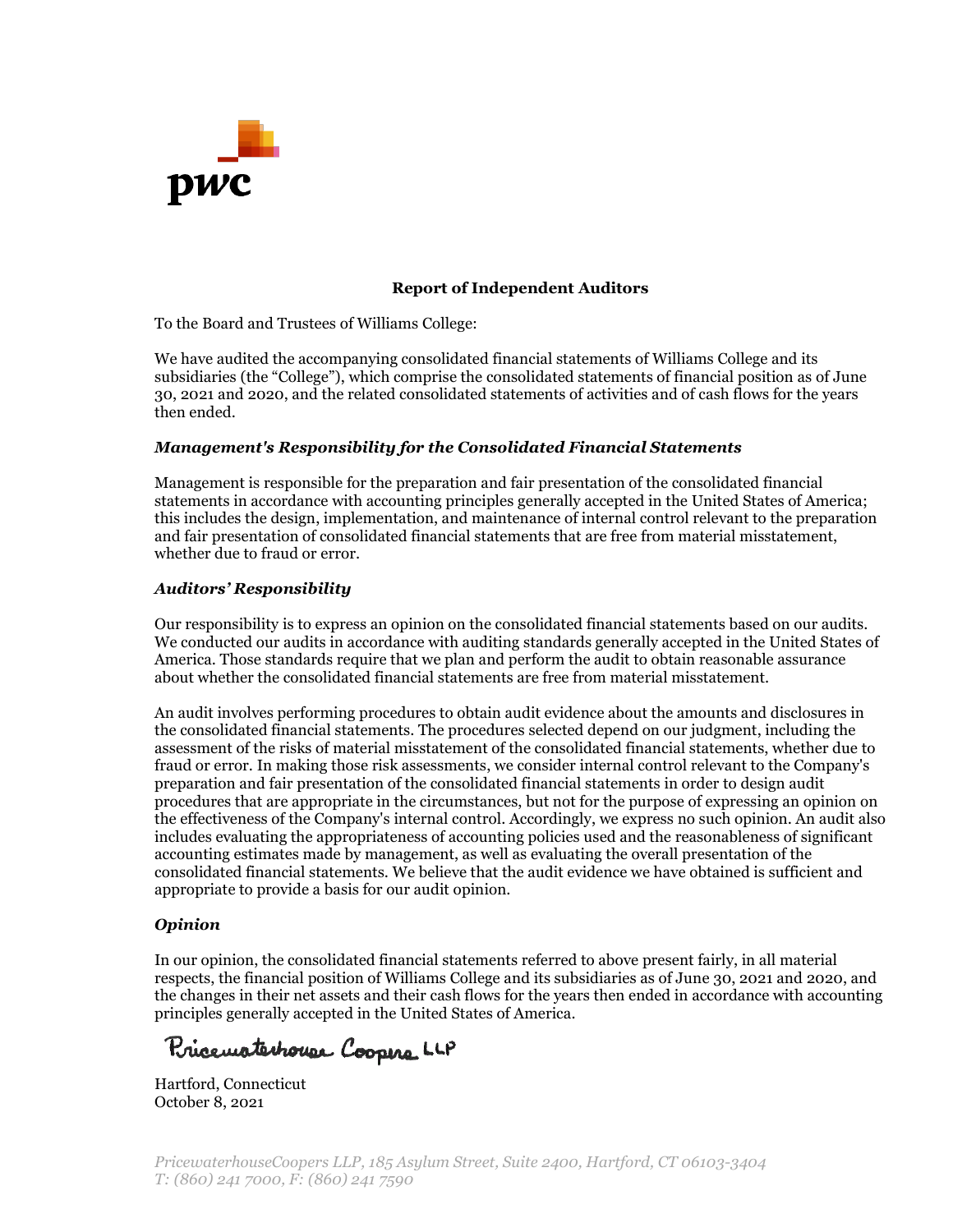# **Williams College Consolidated Statements of Financial Position June 30, 2021 and 2020**

|                                                                                 |     |               | 2021 |                              |                     | 2020 |                  |
|---------------------------------------------------------------------------------|-----|---------------|------|------------------------------|---------------------|------|------------------|
| <b>Assets</b>                                                                   |     |               |      |                              |                     |      |                  |
| Cash and cash equivalents                                                       |     |               | \$   | 24,351,966                   |                     | \$   | 26,369,259       |
| Accounts receivable                                                             |     |               |      | 914,269                      |                     |      | 1,048,290        |
| Contributions receivable (Note 2)                                               |     |               |      | 65,888,519                   |                     |      | 87,451,390       |
| Notes receivable - student loans (Note 3)                                       |     |               |      | 1,442,563                    |                     |      | 1,720,136        |
| Notes receivable - other (Note 4)                                               |     |               |      | 13,492,578                   |                     |      | 13, 111, 766     |
| Other assets                                                                    |     |               |      | 14,931,647                   |                     |      | 11,912,365       |
| Investments                                                                     |     |               |      |                              |                     |      |                  |
| Investments held on behalf of                                                   |     |               |      |                              |                     |      |                  |
| Williams College (Note 5)                                                       | \$. | 4,234,658,821 |      |                              | \$<br>2,896,816,496 |      |                  |
| Investments held on behalf of                                                   |     |               |      |                              |                     |      |                  |
| supporting organization                                                         |     | 516,742,460   |      |                              | 352,398,749         |      | 3,249,215,245    |
| Total Investments, at fair value<br>Land, buildings and equipment, net (Note 7) |     |               |      | 4,751,401,281<br>716,994,549 |                     |      | 716,755,846      |
| <b>Total assets</b>                                                             |     |               | \$   | 5,589,417,372                |                     |      | 4, 107, 584, 297 |
|                                                                                 |     |               |      |                              |                     |      |                  |
| Liabilities                                                                     |     |               |      |                              |                     |      |                  |
| Accounts payable and accrued liabilities                                        |     |               | \$   | 30,200,161                   |                     | \$   | 33,632,796       |
| Accrued salaries and benefits (Note 8)                                          |     |               |      | 51,439,336                   |                     |      | 49,477,852       |
| Investments held on behalf of                                                   |     |               |      |                              |                     |      |                  |
| supporting organization (Note 6)                                                |     |               |      | 516,742,460                  |                     |      | 352, 398, 749    |
| Deferred revenue and deposits                                                   |     |               |      | 2,259,558                    |                     |      | 3,618,335        |
| Deferred excise taxes                                                           |     |               |      | 17,040,778                   |                     |      |                  |
| U. S. Government advances for student loans                                     |     |               |      | 1,205,981                    |                     |      | 2,310,918        |
| Liabilities related to split interest agreements                                |     |               |      | 62,937,647                   |                     |      | 54,698,457       |
| Bonds payable (Note 11)                                                         |     |               |      | 462,948,125                  |                     |      | 425, 178, 670    |
| <b>Total liabilities</b>                                                        |     |               |      | 1, 144, 774, 046             |                     |      | 921, 315, 777    |
| <b>Net assets</b>                                                               |     |               |      |                              |                     |      |                  |
| Without donor restrictions                                                      |     |               |      | 662,020,930                  |                     |      | 399,405,763      |
| With donor restrictions                                                         |     |               |      | 3,781,199,207                |                     |      | 2,785,492,476    |
| Total College net assets                                                        |     |               |      | 4,443,220,137                |                     |      | 3,184,898,239    |
| Noncontrolling interests without donor restrictions                             |     |               |      | 1,423,189                    |                     |      | 1,370,281        |
| Total net assets                                                                |     |               |      | 4,444,643,326                |                     |      | 3, 186, 268, 520 |
| Total liabilities and net assets                                                |     |               | \$   | 5,589,417,372                |                     |      | 4, 107, 584, 297 |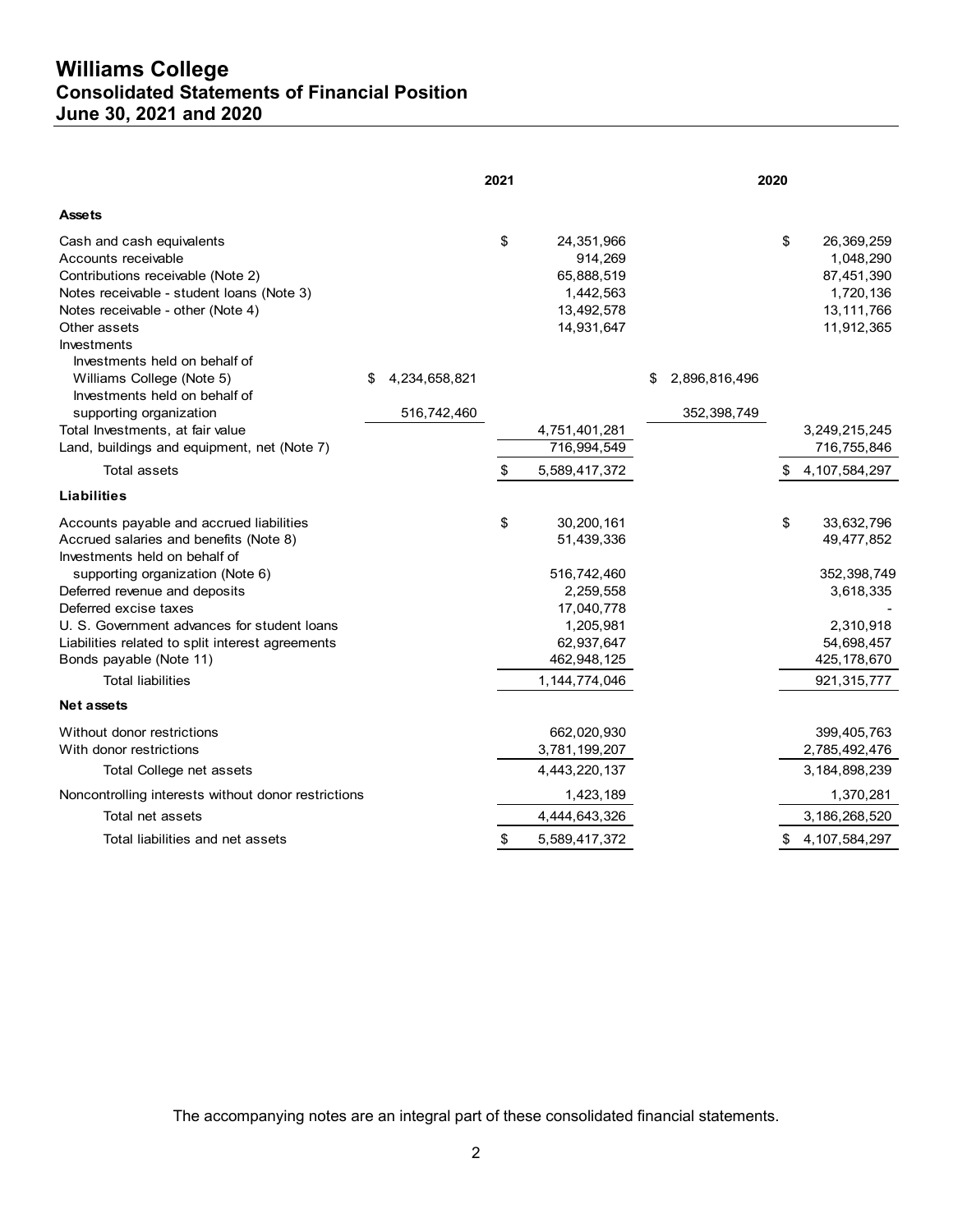# **Williams College Consolidated Statement of Activities Year Ended June 30, 2021 with Summarized Comparative Totals for 2020**

| <b>Without Donor</b><br><b>With Donor</b><br><b>Restrictions</b><br>Total<br><b>Total</b><br><b>Restrictions</b><br>Operating revenue, gains and other<br>Net student revenues<br>70,318,889<br>\$<br>70,318,889<br>Tuition, fees, room and board,<br>\$<br>\$<br>86,952,877<br>\$<br>net of financial aid of \$46,945,865 in 2021 (\$57,658,731 in 2020)<br>5,192,034<br>7,204,530<br>Auxiliary enterprises - other<br>5, 192, 034<br>Special purpose grants expended and related income<br>5,041,161<br>5,041,161<br>1,978,909<br>Gifts and grants, net of discount and allowance<br>3,096,155<br>31,609,619<br>23,980,976<br>28,513,464<br>634,764<br>Investment income<br>281,538<br>281,538<br>11,646,956<br>130,027,649<br>141,674,605<br>134,655,991<br>Realized gains utilized<br>605,590<br>605,590<br>Other income<br>2,014,859<br>Net assets released from restrictions<br>128,593,943<br>(128, 593, 943)<br>250, 193, 575<br>4,529,861<br>254,723,436<br>257,422,906<br>Total operating revenue, gains, and other<br>Operating expenses and other<br>Salaries and wages<br>114,248,967<br>114,248,967<br>111,391,316<br>Employee benefits<br>37,590,534<br>37,590,534<br>41,015,508<br>Operating expenses<br>66,491,624<br>66,491,624<br>66,865,126<br>10,789,848<br>10,789,848<br>11,261,120<br>Interest expense<br>Depreciation<br>37,794,823<br>37,794,823<br>38,582,047<br>266,915,796<br>Total operating expenses and other<br>266,915,796<br>269, 115, 117<br>(16, 722, 221)<br>4,529,861<br>(12, 192, 360)<br>(11, 692, 211)<br>Change in net assets from operating activities<br><b>Nonoperating activities</b><br>180,876,937<br>1,228,075,800<br>1,408,952,737<br>84,538,572<br>Investment return, net<br>(17,040,778)<br>(1,387,191)<br>(15, 653, 587)<br>Excise taxes<br>Realized gains utilized for current operations<br>(11, 646, 956)<br>(130, 027, 649)<br>(141, 674, 605)<br>(134, 655, 991)<br>Investment income, annuitant payments and<br>change in value of split interest agreements<br>(1,223,468)<br>(7, 444, 635)<br>(8,668,103)<br>120,539<br>Adjustments for post-employment liabilities<br>(1,036,621)<br>(1,036,621)<br>(1,355,285)<br>24,828,975<br>27,484,398<br>Endowment, plant, and split interest gifts, net of discount and allowance<br>45,000<br>24,873,975<br>Unrealized gains (loss) and net settlement on interest rate swaps<br>3,617,573<br>3,617,573<br>(7,005,472)<br>Gains on the retirement of long term debt<br>1,490,080<br>1,490,080<br>Net assets released from restrictions<br>101,317,620<br>(101, 317, 620)<br><b>Fund retirements</b><br>8,258,843<br>(8, 258, 843)<br>Funds further designated<br>974,429<br>(974, 429)<br>279,337,388<br>991,176,870<br>1,270,514,258<br>(30, 873, 239)<br>Change in net assets from nonoperating activities<br>Total change in net assets without donor restriction - Williams College<br>262,615,167<br>262,615,167<br>(13, 869, 738)<br>Total change in net assets without restriction - noncontrolling interest<br>52,908<br>52,908<br>6,334<br>Total change in net assets with donor restriction<br>995,706,731<br>995,706,731<br>(28, 695, 712)<br>262,668,075<br>995,706,731<br>1,258,374,806<br>(42, 559, 116)<br>Total change in net assets<br>3,228,827,636<br>Beginning net assets<br>400,776,044<br>2,785,492,476<br>3,186,268,520<br>663,444,119<br>\$4,444,643,326<br>3,186,268,520<br>Ending net assets<br>\$<br>\$3,781,199,207<br>\$ | 2021 |  |  |  |  | 2020 |  |
|-------------------------------------------------------------------------------------------------------------------------------------------------------------------------------------------------------------------------------------------------------------------------------------------------------------------------------------------------------------------------------------------------------------------------------------------------------------------------------------------------------------------------------------------------------------------------------------------------------------------------------------------------------------------------------------------------------------------------------------------------------------------------------------------------------------------------------------------------------------------------------------------------------------------------------------------------------------------------------------------------------------------------------------------------------------------------------------------------------------------------------------------------------------------------------------------------------------------------------------------------------------------------------------------------------------------------------------------------------------------------------------------------------------------------------------------------------------------------------------------------------------------------------------------------------------------------------------------------------------------------------------------------------------------------------------------------------------------------------------------------------------------------------------------------------------------------------------------------------------------------------------------------------------------------------------------------------------------------------------------------------------------------------------------------------------------------------------------------------------------------------------------------------------------------------------------------------------------------------------------------------------------------------------------------------------------------------------------------------------------------------------------------------------------------------------------------------------------------------------------------------------------------------------------------------------------------------------------------------------------------------------------------------------------------------------------------------------------------------------------------------------------------------------------------------------------------------------------------------------------------------------------------------------------------------------------------------------------------------------------------------------------------------------------------------------------------------------------------------------------------------------------------------------------------------------------------------------------------------------------------------------------------------------------------------------------------------------------------------------------------------------------------------------------------------------------------------------|------|--|--|--|--|------|--|
|                                                                                                                                                                                                                                                                                                                                                                                                                                                                                                                                                                                                                                                                                                                                                                                                                                                                                                                                                                                                                                                                                                                                                                                                                                                                                                                                                                                                                                                                                                                                                                                                                                                                                                                                                                                                                                                                                                                                                                                                                                                                                                                                                                                                                                                                                                                                                                                                                                                                                                                                                                                                                                                                                                                                                                                                                                                                                                                                                                                                                                                                                                                                                                                                                                                                                                                                                                                                                                                             |      |  |  |  |  |      |  |
|                                                                                                                                                                                                                                                                                                                                                                                                                                                                                                                                                                                                                                                                                                                                                                                                                                                                                                                                                                                                                                                                                                                                                                                                                                                                                                                                                                                                                                                                                                                                                                                                                                                                                                                                                                                                                                                                                                                                                                                                                                                                                                                                                                                                                                                                                                                                                                                                                                                                                                                                                                                                                                                                                                                                                                                                                                                                                                                                                                                                                                                                                                                                                                                                                                                                                                                                                                                                                                                             |      |  |  |  |  |      |  |
|                                                                                                                                                                                                                                                                                                                                                                                                                                                                                                                                                                                                                                                                                                                                                                                                                                                                                                                                                                                                                                                                                                                                                                                                                                                                                                                                                                                                                                                                                                                                                                                                                                                                                                                                                                                                                                                                                                                                                                                                                                                                                                                                                                                                                                                                                                                                                                                                                                                                                                                                                                                                                                                                                                                                                                                                                                                                                                                                                                                                                                                                                                                                                                                                                                                                                                                                                                                                                                                             |      |  |  |  |  |      |  |
|                                                                                                                                                                                                                                                                                                                                                                                                                                                                                                                                                                                                                                                                                                                                                                                                                                                                                                                                                                                                                                                                                                                                                                                                                                                                                                                                                                                                                                                                                                                                                                                                                                                                                                                                                                                                                                                                                                                                                                                                                                                                                                                                                                                                                                                                                                                                                                                                                                                                                                                                                                                                                                                                                                                                                                                                                                                                                                                                                                                                                                                                                                                                                                                                                                                                                                                                                                                                                                                             |      |  |  |  |  |      |  |
|                                                                                                                                                                                                                                                                                                                                                                                                                                                                                                                                                                                                                                                                                                                                                                                                                                                                                                                                                                                                                                                                                                                                                                                                                                                                                                                                                                                                                                                                                                                                                                                                                                                                                                                                                                                                                                                                                                                                                                                                                                                                                                                                                                                                                                                                                                                                                                                                                                                                                                                                                                                                                                                                                                                                                                                                                                                                                                                                                                                                                                                                                                                                                                                                                                                                                                                                                                                                                                                             |      |  |  |  |  |      |  |
|                                                                                                                                                                                                                                                                                                                                                                                                                                                                                                                                                                                                                                                                                                                                                                                                                                                                                                                                                                                                                                                                                                                                                                                                                                                                                                                                                                                                                                                                                                                                                                                                                                                                                                                                                                                                                                                                                                                                                                                                                                                                                                                                                                                                                                                                                                                                                                                                                                                                                                                                                                                                                                                                                                                                                                                                                                                                                                                                                                                                                                                                                                                                                                                                                                                                                                                                                                                                                                                             |      |  |  |  |  |      |  |
|                                                                                                                                                                                                                                                                                                                                                                                                                                                                                                                                                                                                                                                                                                                                                                                                                                                                                                                                                                                                                                                                                                                                                                                                                                                                                                                                                                                                                                                                                                                                                                                                                                                                                                                                                                                                                                                                                                                                                                                                                                                                                                                                                                                                                                                                                                                                                                                                                                                                                                                                                                                                                                                                                                                                                                                                                                                                                                                                                                                                                                                                                                                                                                                                                                                                                                                                                                                                                                                             |      |  |  |  |  |      |  |
|                                                                                                                                                                                                                                                                                                                                                                                                                                                                                                                                                                                                                                                                                                                                                                                                                                                                                                                                                                                                                                                                                                                                                                                                                                                                                                                                                                                                                                                                                                                                                                                                                                                                                                                                                                                                                                                                                                                                                                                                                                                                                                                                                                                                                                                                                                                                                                                                                                                                                                                                                                                                                                                                                                                                                                                                                                                                                                                                                                                                                                                                                                                                                                                                                                                                                                                                                                                                                                                             |      |  |  |  |  |      |  |
|                                                                                                                                                                                                                                                                                                                                                                                                                                                                                                                                                                                                                                                                                                                                                                                                                                                                                                                                                                                                                                                                                                                                                                                                                                                                                                                                                                                                                                                                                                                                                                                                                                                                                                                                                                                                                                                                                                                                                                                                                                                                                                                                                                                                                                                                                                                                                                                                                                                                                                                                                                                                                                                                                                                                                                                                                                                                                                                                                                                                                                                                                                                                                                                                                                                                                                                                                                                                                                                             |      |  |  |  |  |      |  |
|                                                                                                                                                                                                                                                                                                                                                                                                                                                                                                                                                                                                                                                                                                                                                                                                                                                                                                                                                                                                                                                                                                                                                                                                                                                                                                                                                                                                                                                                                                                                                                                                                                                                                                                                                                                                                                                                                                                                                                                                                                                                                                                                                                                                                                                                                                                                                                                                                                                                                                                                                                                                                                                                                                                                                                                                                                                                                                                                                                                                                                                                                                                                                                                                                                                                                                                                                                                                                                                             |      |  |  |  |  |      |  |
|                                                                                                                                                                                                                                                                                                                                                                                                                                                                                                                                                                                                                                                                                                                                                                                                                                                                                                                                                                                                                                                                                                                                                                                                                                                                                                                                                                                                                                                                                                                                                                                                                                                                                                                                                                                                                                                                                                                                                                                                                                                                                                                                                                                                                                                                                                                                                                                                                                                                                                                                                                                                                                                                                                                                                                                                                                                                                                                                                                                                                                                                                                                                                                                                                                                                                                                                                                                                                                                             |      |  |  |  |  |      |  |
|                                                                                                                                                                                                                                                                                                                                                                                                                                                                                                                                                                                                                                                                                                                                                                                                                                                                                                                                                                                                                                                                                                                                                                                                                                                                                                                                                                                                                                                                                                                                                                                                                                                                                                                                                                                                                                                                                                                                                                                                                                                                                                                                                                                                                                                                                                                                                                                                                                                                                                                                                                                                                                                                                                                                                                                                                                                                                                                                                                                                                                                                                                                                                                                                                                                                                                                                                                                                                                                             |      |  |  |  |  |      |  |
|                                                                                                                                                                                                                                                                                                                                                                                                                                                                                                                                                                                                                                                                                                                                                                                                                                                                                                                                                                                                                                                                                                                                                                                                                                                                                                                                                                                                                                                                                                                                                                                                                                                                                                                                                                                                                                                                                                                                                                                                                                                                                                                                                                                                                                                                                                                                                                                                                                                                                                                                                                                                                                                                                                                                                                                                                                                                                                                                                                                                                                                                                                                                                                                                                                                                                                                                                                                                                                                             |      |  |  |  |  |      |  |
|                                                                                                                                                                                                                                                                                                                                                                                                                                                                                                                                                                                                                                                                                                                                                                                                                                                                                                                                                                                                                                                                                                                                                                                                                                                                                                                                                                                                                                                                                                                                                                                                                                                                                                                                                                                                                                                                                                                                                                                                                                                                                                                                                                                                                                                                                                                                                                                                                                                                                                                                                                                                                                                                                                                                                                                                                                                                                                                                                                                                                                                                                                                                                                                                                                                                                                                                                                                                                                                             |      |  |  |  |  |      |  |
|                                                                                                                                                                                                                                                                                                                                                                                                                                                                                                                                                                                                                                                                                                                                                                                                                                                                                                                                                                                                                                                                                                                                                                                                                                                                                                                                                                                                                                                                                                                                                                                                                                                                                                                                                                                                                                                                                                                                                                                                                                                                                                                                                                                                                                                                                                                                                                                                                                                                                                                                                                                                                                                                                                                                                                                                                                                                                                                                                                                                                                                                                                                                                                                                                                                                                                                                                                                                                                                             |      |  |  |  |  |      |  |
|                                                                                                                                                                                                                                                                                                                                                                                                                                                                                                                                                                                                                                                                                                                                                                                                                                                                                                                                                                                                                                                                                                                                                                                                                                                                                                                                                                                                                                                                                                                                                                                                                                                                                                                                                                                                                                                                                                                                                                                                                                                                                                                                                                                                                                                                                                                                                                                                                                                                                                                                                                                                                                                                                                                                                                                                                                                                                                                                                                                                                                                                                                                                                                                                                                                                                                                                                                                                                                                             |      |  |  |  |  |      |  |
|                                                                                                                                                                                                                                                                                                                                                                                                                                                                                                                                                                                                                                                                                                                                                                                                                                                                                                                                                                                                                                                                                                                                                                                                                                                                                                                                                                                                                                                                                                                                                                                                                                                                                                                                                                                                                                                                                                                                                                                                                                                                                                                                                                                                                                                                                                                                                                                                                                                                                                                                                                                                                                                                                                                                                                                                                                                                                                                                                                                                                                                                                                                                                                                                                                                                                                                                                                                                                                                             |      |  |  |  |  |      |  |
|                                                                                                                                                                                                                                                                                                                                                                                                                                                                                                                                                                                                                                                                                                                                                                                                                                                                                                                                                                                                                                                                                                                                                                                                                                                                                                                                                                                                                                                                                                                                                                                                                                                                                                                                                                                                                                                                                                                                                                                                                                                                                                                                                                                                                                                                                                                                                                                                                                                                                                                                                                                                                                                                                                                                                                                                                                                                                                                                                                                                                                                                                                                                                                                                                                                                                                                                                                                                                                                             |      |  |  |  |  |      |  |
|                                                                                                                                                                                                                                                                                                                                                                                                                                                                                                                                                                                                                                                                                                                                                                                                                                                                                                                                                                                                                                                                                                                                                                                                                                                                                                                                                                                                                                                                                                                                                                                                                                                                                                                                                                                                                                                                                                                                                                                                                                                                                                                                                                                                                                                                                                                                                                                                                                                                                                                                                                                                                                                                                                                                                                                                                                                                                                                                                                                                                                                                                                                                                                                                                                                                                                                                                                                                                                                             |      |  |  |  |  |      |  |
|                                                                                                                                                                                                                                                                                                                                                                                                                                                                                                                                                                                                                                                                                                                                                                                                                                                                                                                                                                                                                                                                                                                                                                                                                                                                                                                                                                                                                                                                                                                                                                                                                                                                                                                                                                                                                                                                                                                                                                                                                                                                                                                                                                                                                                                                                                                                                                                                                                                                                                                                                                                                                                                                                                                                                                                                                                                                                                                                                                                                                                                                                                                                                                                                                                                                                                                                                                                                                                                             |      |  |  |  |  |      |  |
|                                                                                                                                                                                                                                                                                                                                                                                                                                                                                                                                                                                                                                                                                                                                                                                                                                                                                                                                                                                                                                                                                                                                                                                                                                                                                                                                                                                                                                                                                                                                                                                                                                                                                                                                                                                                                                                                                                                                                                                                                                                                                                                                                                                                                                                                                                                                                                                                                                                                                                                                                                                                                                                                                                                                                                                                                                                                                                                                                                                                                                                                                                                                                                                                                                                                                                                                                                                                                                                             |      |  |  |  |  |      |  |
|                                                                                                                                                                                                                                                                                                                                                                                                                                                                                                                                                                                                                                                                                                                                                                                                                                                                                                                                                                                                                                                                                                                                                                                                                                                                                                                                                                                                                                                                                                                                                                                                                                                                                                                                                                                                                                                                                                                                                                                                                                                                                                                                                                                                                                                                                                                                                                                                                                                                                                                                                                                                                                                                                                                                                                                                                                                                                                                                                                                                                                                                                                                                                                                                                                                                                                                                                                                                                                                             |      |  |  |  |  |      |  |
|                                                                                                                                                                                                                                                                                                                                                                                                                                                                                                                                                                                                                                                                                                                                                                                                                                                                                                                                                                                                                                                                                                                                                                                                                                                                                                                                                                                                                                                                                                                                                                                                                                                                                                                                                                                                                                                                                                                                                                                                                                                                                                                                                                                                                                                                                                                                                                                                                                                                                                                                                                                                                                                                                                                                                                                                                                                                                                                                                                                                                                                                                                                                                                                                                                                                                                                                                                                                                                                             |      |  |  |  |  |      |  |
|                                                                                                                                                                                                                                                                                                                                                                                                                                                                                                                                                                                                                                                                                                                                                                                                                                                                                                                                                                                                                                                                                                                                                                                                                                                                                                                                                                                                                                                                                                                                                                                                                                                                                                                                                                                                                                                                                                                                                                                                                                                                                                                                                                                                                                                                                                                                                                                                                                                                                                                                                                                                                                                                                                                                                                                                                                                                                                                                                                                                                                                                                                                                                                                                                                                                                                                                                                                                                                                             |      |  |  |  |  |      |  |
|                                                                                                                                                                                                                                                                                                                                                                                                                                                                                                                                                                                                                                                                                                                                                                                                                                                                                                                                                                                                                                                                                                                                                                                                                                                                                                                                                                                                                                                                                                                                                                                                                                                                                                                                                                                                                                                                                                                                                                                                                                                                                                                                                                                                                                                                                                                                                                                                                                                                                                                                                                                                                                                                                                                                                                                                                                                                                                                                                                                                                                                                                                                                                                                                                                                                                                                                                                                                                                                             |      |  |  |  |  |      |  |
|                                                                                                                                                                                                                                                                                                                                                                                                                                                                                                                                                                                                                                                                                                                                                                                                                                                                                                                                                                                                                                                                                                                                                                                                                                                                                                                                                                                                                                                                                                                                                                                                                                                                                                                                                                                                                                                                                                                                                                                                                                                                                                                                                                                                                                                                                                                                                                                                                                                                                                                                                                                                                                                                                                                                                                                                                                                                                                                                                                                                                                                                                                                                                                                                                                                                                                                                                                                                                                                             |      |  |  |  |  |      |  |
|                                                                                                                                                                                                                                                                                                                                                                                                                                                                                                                                                                                                                                                                                                                                                                                                                                                                                                                                                                                                                                                                                                                                                                                                                                                                                                                                                                                                                                                                                                                                                                                                                                                                                                                                                                                                                                                                                                                                                                                                                                                                                                                                                                                                                                                                                                                                                                                                                                                                                                                                                                                                                                                                                                                                                                                                                                                                                                                                                                                                                                                                                                                                                                                                                                                                                                                                                                                                                                                             |      |  |  |  |  |      |  |
|                                                                                                                                                                                                                                                                                                                                                                                                                                                                                                                                                                                                                                                                                                                                                                                                                                                                                                                                                                                                                                                                                                                                                                                                                                                                                                                                                                                                                                                                                                                                                                                                                                                                                                                                                                                                                                                                                                                                                                                                                                                                                                                                                                                                                                                                                                                                                                                                                                                                                                                                                                                                                                                                                                                                                                                                                                                                                                                                                                                                                                                                                                                                                                                                                                                                                                                                                                                                                                                             |      |  |  |  |  |      |  |
|                                                                                                                                                                                                                                                                                                                                                                                                                                                                                                                                                                                                                                                                                                                                                                                                                                                                                                                                                                                                                                                                                                                                                                                                                                                                                                                                                                                                                                                                                                                                                                                                                                                                                                                                                                                                                                                                                                                                                                                                                                                                                                                                                                                                                                                                                                                                                                                                                                                                                                                                                                                                                                                                                                                                                                                                                                                                                                                                                                                                                                                                                                                                                                                                                                                                                                                                                                                                                                                             |      |  |  |  |  |      |  |
|                                                                                                                                                                                                                                                                                                                                                                                                                                                                                                                                                                                                                                                                                                                                                                                                                                                                                                                                                                                                                                                                                                                                                                                                                                                                                                                                                                                                                                                                                                                                                                                                                                                                                                                                                                                                                                                                                                                                                                                                                                                                                                                                                                                                                                                                                                                                                                                                                                                                                                                                                                                                                                                                                                                                                                                                                                                                                                                                                                                                                                                                                                                                                                                                                                                                                                                                                                                                                                                             |      |  |  |  |  |      |  |
|                                                                                                                                                                                                                                                                                                                                                                                                                                                                                                                                                                                                                                                                                                                                                                                                                                                                                                                                                                                                                                                                                                                                                                                                                                                                                                                                                                                                                                                                                                                                                                                                                                                                                                                                                                                                                                                                                                                                                                                                                                                                                                                                                                                                                                                                                                                                                                                                                                                                                                                                                                                                                                                                                                                                                                                                                                                                                                                                                                                                                                                                                                                                                                                                                                                                                                                                                                                                                                                             |      |  |  |  |  |      |  |
|                                                                                                                                                                                                                                                                                                                                                                                                                                                                                                                                                                                                                                                                                                                                                                                                                                                                                                                                                                                                                                                                                                                                                                                                                                                                                                                                                                                                                                                                                                                                                                                                                                                                                                                                                                                                                                                                                                                                                                                                                                                                                                                                                                                                                                                                                                                                                                                                                                                                                                                                                                                                                                                                                                                                                                                                                                                                                                                                                                                                                                                                                                                                                                                                                                                                                                                                                                                                                                                             |      |  |  |  |  |      |  |
|                                                                                                                                                                                                                                                                                                                                                                                                                                                                                                                                                                                                                                                                                                                                                                                                                                                                                                                                                                                                                                                                                                                                                                                                                                                                                                                                                                                                                                                                                                                                                                                                                                                                                                                                                                                                                                                                                                                                                                                                                                                                                                                                                                                                                                                                                                                                                                                                                                                                                                                                                                                                                                                                                                                                                                                                                                                                                                                                                                                                                                                                                                                                                                                                                                                                                                                                                                                                                                                             |      |  |  |  |  |      |  |
|                                                                                                                                                                                                                                                                                                                                                                                                                                                                                                                                                                                                                                                                                                                                                                                                                                                                                                                                                                                                                                                                                                                                                                                                                                                                                                                                                                                                                                                                                                                                                                                                                                                                                                                                                                                                                                                                                                                                                                                                                                                                                                                                                                                                                                                                                                                                                                                                                                                                                                                                                                                                                                                                                                                                                                                                                                                                                                                                                                                                                                                                                                                                                                                                                                                                                                                                                                                                                                                             |      |  |  |  |  |      |  |
|                                                                                                                                                                                                                                                                                                                                                                                                                                                                                                                                                                                                                                                                                                                                                                                                                                                                                                                                                                                                                                                                                                                                                                                                                                                                                                                                                                                                                                                                                                                                                                                                                                                                                                                                                                                                                                                                                                                                                                                                                                                                                                                                                                                                                                                                                                                                                                                                                                                                                                                                                                                                                                                                                                                                                                                                                                                                                                                                                                                                                                                                                                                                                                                                                                                                                                                                                                                                                                                             |      |  |  |  |  |      |  |
|                                                                                                                                                                                                                                                                                                                                                                                                                                                                                                                                                                                                                                                                                                                                                                                                                                                                                                                                                                                                                                                                                                                                                                                                                                                                                                                                                                                                                                                                                                                                                                                                                                                                                                                                                                                                                                                                                                                                                                                                                                                                                                                                                                                                                                                                                                                                                                                                                                                                                                                                                                                                                                                                                                                                                                                                                                                                                                                                                                                                                                                                                                                                                                                                                                                                                                                                                                                                                                                             |      |  |  |  |  |      |  |
|                                                                                                                                                                                                                                                                                                                                                                                                                                                                                                                                                                                                                                                                                                                                                                                                                                                                                                                                                                                                                                                                                                                                                                                                                                                                                                                                                                                                                                                                                                                                                                                                                                                                                                                                                                                                                                                                                                                                                                                                                                                                                                                                                                                                                                                                                                                                                                                                                                                                                                                                                                                                                                                                                                                                                                                                                                                                                                                                                                                                                                                                                                                                                                                                                                                                                                                                                                                                                                                             |      |  |  |  |  |      |  |
|                                                                                                                                                                                                                                                                                                                                                                                                                                                                                                                                                                                                                                                                                                                                                                                                                                                                                                                                                                                                                                                                                                                                                                                                                                                                                                                                                                                                                                                                                                                                                                                                                                                                                                                                                                                                                                                                                                                                                                                                                                                                                                                                                                                                                                                                                                                                                                                                                                                                                                                                                                                                                                                                                                                                                                                                                                                                                                                                                                                                                                                                                                                                                                                                                                                                                                                                                                                                                                                             |      |  |  |  |  |      |  |
|                                                                                                                                                                                                                                                                                                                                                                                                                                                                                                                                                                                                                                                                                                                                                                                                                                                                                                                                                                                                                                                                                                                                                                                                                                                                                                                                                                                                                                                                                                                                                                                                                                                                                                                                                                                                                                                                                                                                                                                                                                                                                                                                                                                                                                                                                                                                                                                                                                                                                                                                                                                                                                                                                                                                                                                                                                                                                                                                                                                                                                                                                                                                                                                                                                                                                                                                                                                                                                                             |      |  |  |  |  |      |  |
|                                                                                                                                                                                                                                                                                                                                                                                                                                                                                                                                                                                                                                                                                                                                                                                                                                                                                                                                                                                                                                                                                                                                                                                                                                                                                                                                                                                                                                                                                                                                                                                                                                                                                                                                                                                                                                                                                                                                                                                                                                                                                                                                                                                                                                                                                                                                                                                                                                                                                                                                                                                                                                                                                                                                                                                                                                                                                                                                                                                                                                                                                                                                                                                                                                                                                                                                                                                                                                                             |      |  |  |  |  |      |  |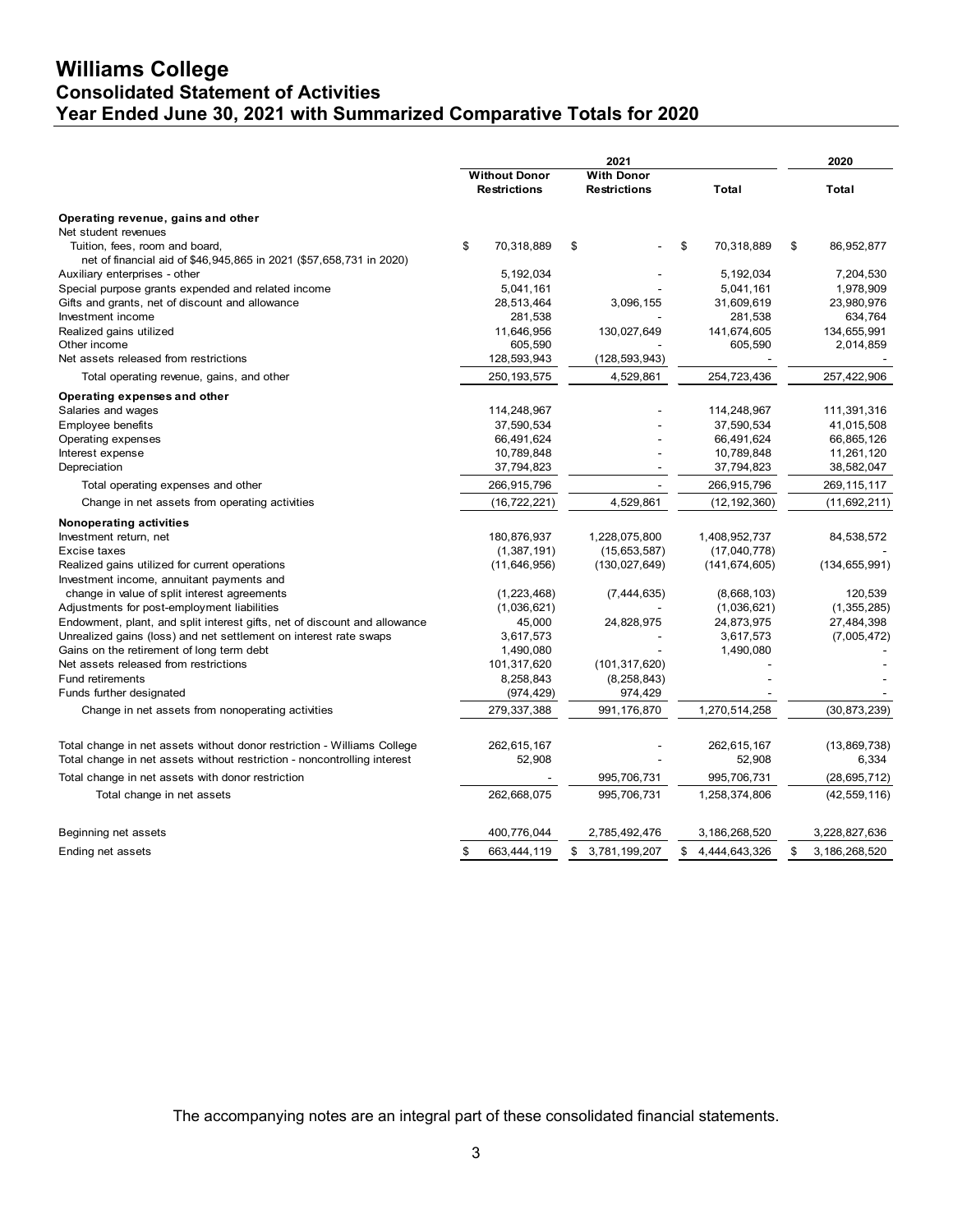# **Williams College Consolidated Statement of Activities Year Ended June 30, 2020**

|                                                                          | 2020                     |                     |                          |  |  |
|--------------------------------------------------------------------------|--------------------------|---------------------|--------------------------|--|--|
|                                                                          | <b>Without Donor</b>     |                     |                          |  |  |
|                                                                          | <b>Restrictions</b>      | <b>Restrictions</b> | Total                    |  |  |
| Operating revenue, gains and other<br>Net student revenues               |                          |                     |                          |  |  |
| Tuition, fees, room and board,<br>net of financial aid of \$57,658,731)  | \$<br>86,952,877         | \$                  | \$<br>86,952,877         |  |  |
| Auxiliary enterprises - other                                            | 7,204,530                |                     | 7,204,530                |  |  |
| Special purpose grants expended and related income                       | 1,978,909                |                     | 1,978,909                |  |  |
| Gifts and grants, net of discount and allowance                          | 22, 255, 174             | 1,725,802           | 23,980,976               |  |  |
| Investment income                                                        | 634,764                  |                     | 634,764                  |  |  |
| Realized gains utilized                                                  | 11, 164, 334             | 123,491,657         | 134,655,991              |  |  |
| Other income                                                             | 2,014,859                |                     | 2,014,859                |  |  |
| Net assets released from restrictions                                    | 132,833,582              | (132,833,582)       |                          |  |  |
| Total operating revenue, gains, and other                                | 265,039,029              | (7,616,123)         | 257,422,906              |  |  |
| Operating expenses and other                                             |                          |                     |                          |  |  |
| Salaries and wages                                                       | 111,391,316              |                     | 111,391,316              |  |  |
| Employee benefits                                                        | 41,015,508               |                     | 41,015,508               |  |  |
| Operating expenses                                                       | 66,865,126               |                     | 66,865,126               |  |  |
| Interest expense<br>Depreciation                                         | 11,261,120<br>38,582,047 |                     | 11,261,120<br>38,582,047 |  |  |
| Total operating expenses and other                                       | 269, 115, 117            |                     | 269, 115, 117            |  |  |
| Change in net assets from operating activities                           | (4,076,088)              | (7,616,123)         | (11,692,211)             |  |  |
| <b>Nonoperating activities</b>                                           |                          |                     |                          |  |  |
| Investment return, net                                                   | 8,779,741                | 75,758,831          | 84,538,572               |  |  |
| Realized gains utilized for current operations                           | (11, 164, 334)           | (123, 491, 657)     | (134, 655, 991)          |  |  |
| Investment income, annuitant payments and                                |                          |                     |                          |  |  |
| changes in value of split interest agreements                            | (907, 901)               | 1,028,440           | 120,539                  |  |  |
| Adjustments for post-employment liabilities                              | (1, 355, 285)            |                     | (1, 355, 285)            |  |  |
| Life income and endowment gifts, net                                     | 143,063                  | 27,341,335          | 27,484,398               |  |  |
| Unrealized gain (loss) and net settlement on interest rate swaps         | (7,005,472)              |                     | (7,005,472)              |  |  |
| <b>Fund retirements</b>                                                  | 2,589,776                | (2,589,776)         |                          |  |  |
| Funds further designated                                                 | (873, 238)               | 873,238             |                          |  |  |
| Change in net assets from nonoperating activities                        | (9,793,650)              | (21,079,589)        | (30, 873, 239)           |  |  |
| Total change in net assets without donor restriction - Williams College  | (13,869,738)             |                     | (13,869,738)             |  |  |
| Total change in net assets without restriction - noncontrolling interest | 6,334                    |                     | 6,334                    |  |  |
| Total change in net assets with donor restriction                        |                          | (28, 695, 712)      | (28,695,712)             |  |  |
| Total change in net assets                                               | (13,863,404)             | (28, 695, 712)      | (42,559,116)             |  |  |
| Beginning net assets                                                     | 414,639,448              | 2,814,188,188       | 3,228,827,636            |  |  |
| Ending net assets                                                        | 400,776,044<br>\$        | \$<br>2,785,492,476 | 3,186,268,520<br>\$      |  |  |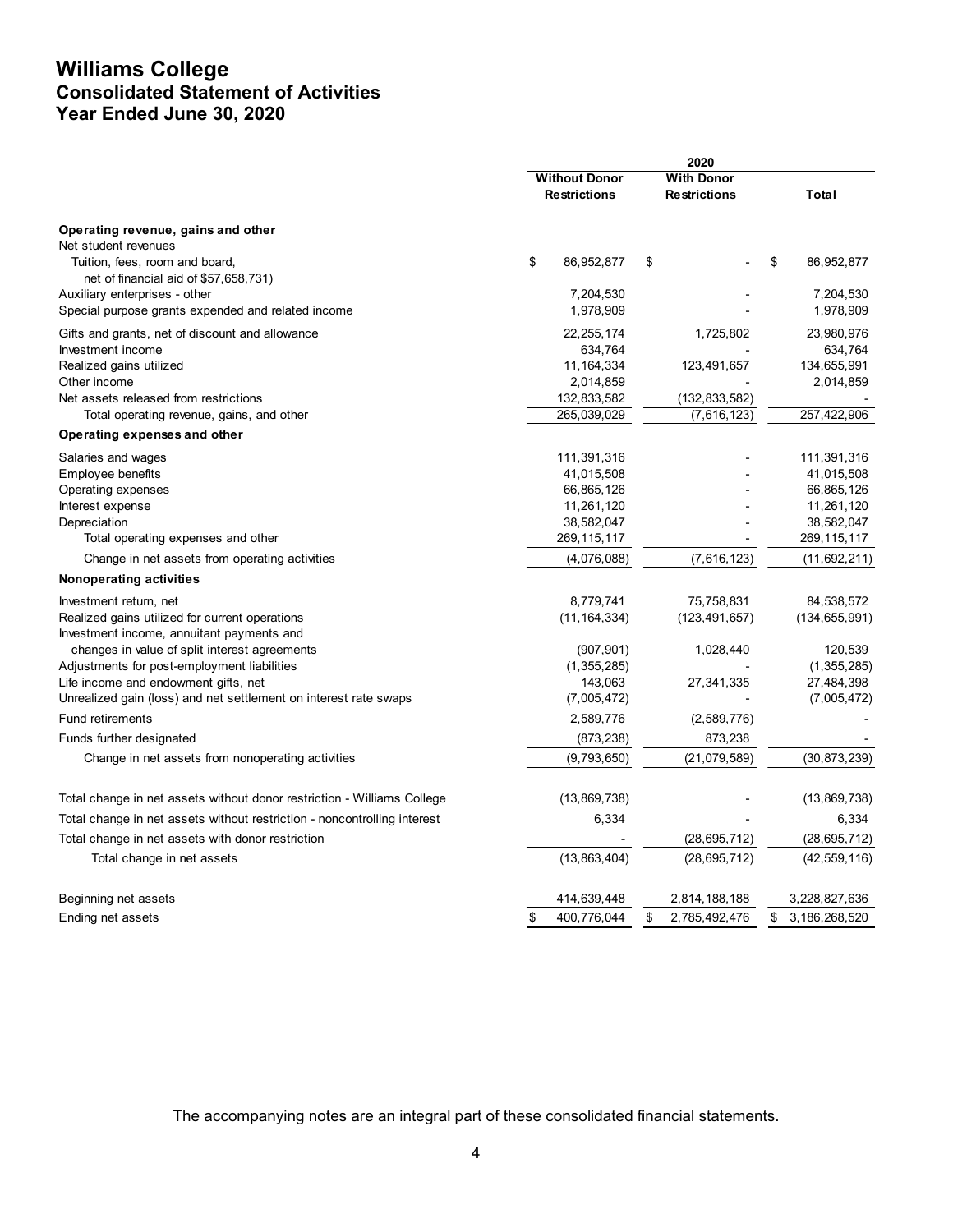# **Williams College Consolidated Statement of Cash Flows Years Ended June 30, 2021 and 2020**

|                                                                                                         | 2021             | 2020                 |
|---------------------------------------------------------------------------------------------------------|------------------|----------------------|
|                                                                                                         |                  |                      |
| Cash flow from operating activities                                                                     |                  |                      |
| Total change in net assets                                                                              | \$1,258,374,806  | \$<br>(42, 559, 116) |
| Adjustments to reconcile change in net assets to net<br>cash provided by (used in) operating activities |                  |                      |
| Depreciation, amortization and accretion, net                                                           | 36,576,903       | 37,348,651           |
| Provision for doubtful accounts                                                                         | 45,034           | (5, 592)             |
| Realized gains and change in unrealized gains on investments and income                                 | (1,410,500,431)  | (86, 128, 085)       |
| Change in noncontrolling interests without donor restrictions                                           | 52,908           | 6,334                |
| Gain (loss) on real property held for resale                                                            | 375,951          | 22,441               |
| Loss on retirement of long term debt                                                                    | (1,490,080)      |                      |
| Gain (loss) on disposal of plant assets                                                                 | (661, 511)       | 65,034               |
| Gifts restricted for long-term investment                                                               | (28, 362, 915)   | (34, 876, 781)       |
| Donated securities                                                                                      | (11, 806, 127)   | (14, 467, 908)       |
| Proceeds from sale of donated securities                                                                | 4, 173, 116      | 4,077,700            |
| Gifts in kind                                                                                           | (109, 142)       | (3,203,678)          |
| Changes in operating assets and liabilities                                                             |                  |                      |
| Accounts receivable                                                                                     | 99,548           | 851,877              |
| Contributions receivable                                                                                | 21,562,871       | 23,158,018           |
| Other assets                                                                                            | (7, 215, 498)    | 220,061              |
| Accounts payable and accrued liabilities                                                                | 5,855,423        | 121,274              |
| Present value of beneficiary payments                                                                   | 13,906,349       | 2,612,039            |
| Accrued salaries and benefits                                                                           | 1,961,484        | 6,766,002            |
| Deferred revenue and deposits                                                                           | (1,358,777)      | 1,783,158            |
| Deferred excise taxes                                                                                   | 17,040,778       |                      |
| Net cash provided by (used in) operating activities                                                     | (101, 479, 310)  | (104, 208, 571)      |
| Cash flow from investing activities                                                                     |                  |                      |
| Proceeds from sale of investments                                                                       | 558,912,994      | 476,616,920          |
| Purchase of investments                                                                                 | (477, 854, 897)  | (365, 444, 242)      |
| Additions to land, buildings and equipment                                                              | (43, 737, 707)   | (74, 828, 268)       |
| Bond proceeds held by trustee                                                                           |                  | 319,995              |
| Proceeds from the sale of real estate                                                                   | 643,675          | 973,006              |
| Student loans granted                                                                                   | (84,000)         | (113, 888)           |
| Student loans repaid                                                                                    | 351,012          | 349,453              |
| Net cash provided by (used in) investing activities                                                     | 38,231,077       | 37,872,976           |
| Cash flow from financing activities                                                                     |                  |                      |
| Gifts restricted for long-term use                                                                      | 28,362,915       | 34,876,781           |
| Proceeds from sale of donated securities restricted for endowments                                      | 7,633,011        | 10,390,209           |
| Payments to beneficiaries                                                                               | (5,667,159)      | (5,389,474)          |
| Proceeds to/from supporting organization                                                                | (8,400,000)      | 22,000,000           |
| Deposits made for bond payments                                                                         | (376, 398)       | (315, 158)           |
| lssuance of new debt                                                                                    | 75,215,010       |                      |
| Repayment of debt                                                                                       | (34, 431, 502)   | (8,897,345)          |
| U.S. Government advances for student loans                                                              | (1, 104, 937)    | 26,570               |
| Net cash provided by (used in) financing activities                                                     | 61,230,940       | 52,691,583           |
| Net decrease in cash                                                                                    | (2,017,293)      | (13, 644, 012)       |
| Cash                                                                                                    |                  |                      |
| Beginning of year                                                                                       | 26,369,259       | 40,013,271           |
| End of year                                                                                             | \$<br>24,351,966 | \$<br>26,369,259     |
| <b>Supplemental disclosures</b>                                                                         |                  |                      |
| Cash paid during the year for interest                                                                  | \$<br>13,686,491 | \$<br>14,623,011     |
| Noncash transactions                                                                                    |                  |                      |
| Donated securities                                                                                      | 11,806,127       | 14,467,908           |
| Exchange of land for notes receivable                                                                   | 99,000           | 190,800              |
| Amounts included in accounts payable related to land, buildings, and equipment                          | 4, 155, 531      | 9,359,486            |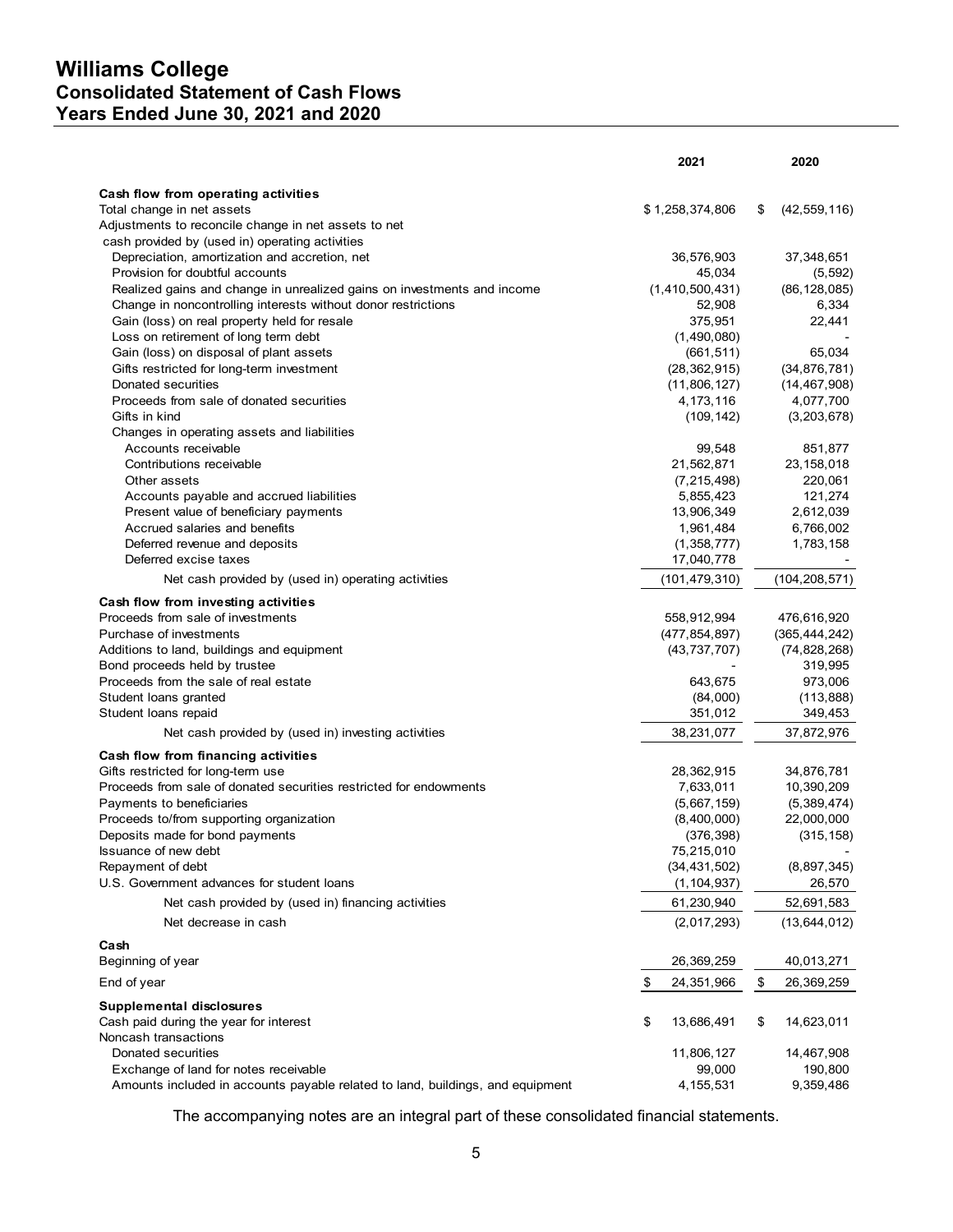## **1. Summary of Significant Accounting Policies**

#### **Basis of Presentation**

The consolidated financial statements of Williams College (the "College") have been prepared on the accrual basis of accounting in conformity with accounting principles generally accepted in the United States of America ("GAAP").

The consolidated financial statements include the accounts of Williams College, the Williams Inn, LLC, Williams Renewables, LLC and Williams College Foundation (UK) Limited. Collectively, all of these entities are referred to as the "College". All significant inter-entity transactions and balances have been eliminated upon consolidation.

The College is the sole shareholder of Williams Renewables, LLC. Williams Renewables, LLC was established to facilitate Williams' investments in renewable energy projects. During 2017, Williams Renewables, LLC entered into an agreement with Simonds Road Solar, LLC. As a result of the agreement, Williams Renewables, LLC has a controlling interest in Simonds Road Solar, LLC. As of June 30, 2021 and 2020, assets of Simonds Road Solar, LLC totaled \$5.2 million, liabilities totaled \$0, and net operating gain (loss) totaled \$0.10 and \$0.06 million, respectively. The College has reflected noncontrolling interest without donor restrictions related to a third party's interest in Simonds Road Solar of \$1.4 million as of June 30, 2021 and June 30, 2020.

Net assets and revenues, expenses, gains and losses are classified based on the existence or absence of donorimposed restrictions. In the accompanying consolidated financial statements, net assets that have similar characteristics have been combined as follows:

Net Assets without Donor Restriction - Net assets derived from tuition and other institutional resources which are not subject to donor-imposed restrictions. Net assets without donor restrictions also include board designated funds functioning as endowment and net investment in plant.

Net Assets with Donor Restriction - Net assets which are subject to donor-imposed restrictions that can be fulfilled by actions of the College pursuant to those restrictions or that expire by the passage of time. Generally, the donors of these assets permit the College to use all or part of the investment return on these assets for general or specific purposes.

Revenues are reported as increases in net assets without donor restriction unless use of the revenue is restricted by donor-imposed restrictions.

Expenses are reported as decreases in net assets without donor restriction.

Gains and losses on investment and other assets or liabilities are reported as increases or decreases in net assets without donor restriction unless their use is defined by donor-imposed restrictions.

Expirations or changes in donor-imposed stipulations are reported as net assets released from restrictions and reclassifications between net asset classes. Periodically a donor may decide to clarify or no longer restrict their gift, such changes are reflected as funds further designated at the time they are identified.

#### **Measure of Operations**

The measure of operations is the change in net assets from operating activities, which includes revenue support for operating activities without donor restriction and with donor restrictions that are not long-term in nature. Tuition, net of certain scholarships and fellowships, fees, contributions for operations and the allocation of endowment spending for operations are included in the measure of operations.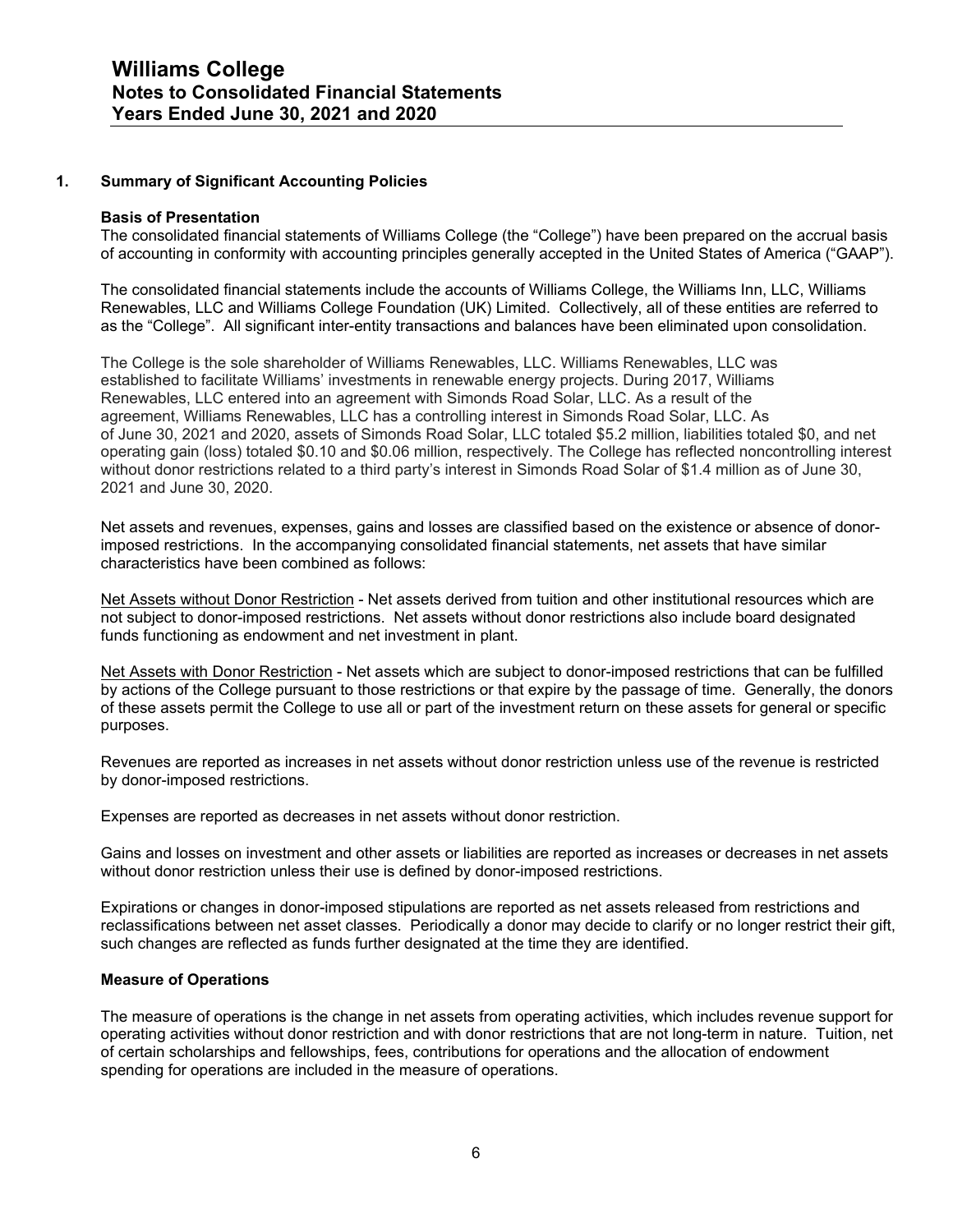Nonoperating activities include transactions of a capital nature including realized and changes in unrealized gains and losses on investments to be reinvested by the College to generate a return that will support operations, excise taxes, additions to or changes in the value of split-interest arrangements, unrealized gain (loss) and net settlement of interest rate swaps, adjustments to post-employment liabilities, and plant, life income and endowment gifts.

#### **Revenues**

The College considers tuition, room and board as one contract with three performance obligations under ASU 2014-09. The College is a residential community with the large majority of students living in campus housing and dining in campus facilities. Tuition is charged per semester at the same rate for all students. Tuition, room and board are all fully earned by June 30. Financial aid is calculated based on total cost of attendance.

The College records student related revenue within the fiscal year in which services are provided. Institutional financial aid includes amounts funded by the College's operations, endowments, and gifts and provide funding to offset the published price of tuition and fees, room, and board for students. Grants to students for costs in excess of published prices are reported as student services and expense in the consolidated statement of activities.

|                             |                   | 2021             |                  |                  |
|-----------------------------|-------------------|------------------|------------------|------------------|
|                             | Tuition & Fees    | Room             | Board            | Total            |
| Student charge              | \$<br>99,519,982  | \$<br>9,526,756  | \$<br>8,218,016  | \$117,264,754    |
| Allocation of financial aid | (39,841,909)      | (3,813,949)      | (3, 290, 007)    | (46, 945, 865)   |
| Total net student charges   | \$<br>59,678,073  | \$<br>5,712,807  | \$<br>4,928,009  | \$<br>70,318,889 |
|                             |                   | 2020             |                  |                  |
|                             | Tuition & Fees    | Room             | Board            | Total            |
| Student charge              | \$<br>121,544,061 | \$<br>11,852,682 | \$<br>11,214,865 | \$144,611,608    |
| Allocation of financial aid | (48,461,368)      | (4, 725, 835)    | (4, 471, 528)    | (57, 658, 731)   |
| Total net student charges   | \$<br>73,082,693  | \$<br>7,126,847  | \$<br>6,743,337  | \$<br>86,952,877 |

Student related revenue by performance obligation is as follows:

# **Cash and Cash Equivalents**

Cash represents highly liquid investments with a maturity of three months or less at the date of purchase.

#### **Contributions**

Contributions, including unconditional promises to give, are recognized as revenues in the period received. Contributions with donor-imposed restrictions (together with the associated investment return on such contributions) are reported as revenues with donor restrictions. When an expenditure is incurred that satisfies the donor-imposed restriction, the contribution is reclassified to net assets without donor restrictions. Contributions restricted for the acquisition of land, buildings and equipment are reported as revenues with donor restrictions. These contributions are reclassified to net assets without donor restrictions upon acquisition of the assets or when the asset is placed into service. Gifts-in-kind are reported as revenue without donor restrictions unless use of the asset is restricted by the donor.

Conditional promises to give are not recognized as revenue until the conditions on which they depend are substantially met. Contributions of assets other than cash are recorded at their estimated fair value at the date of gift.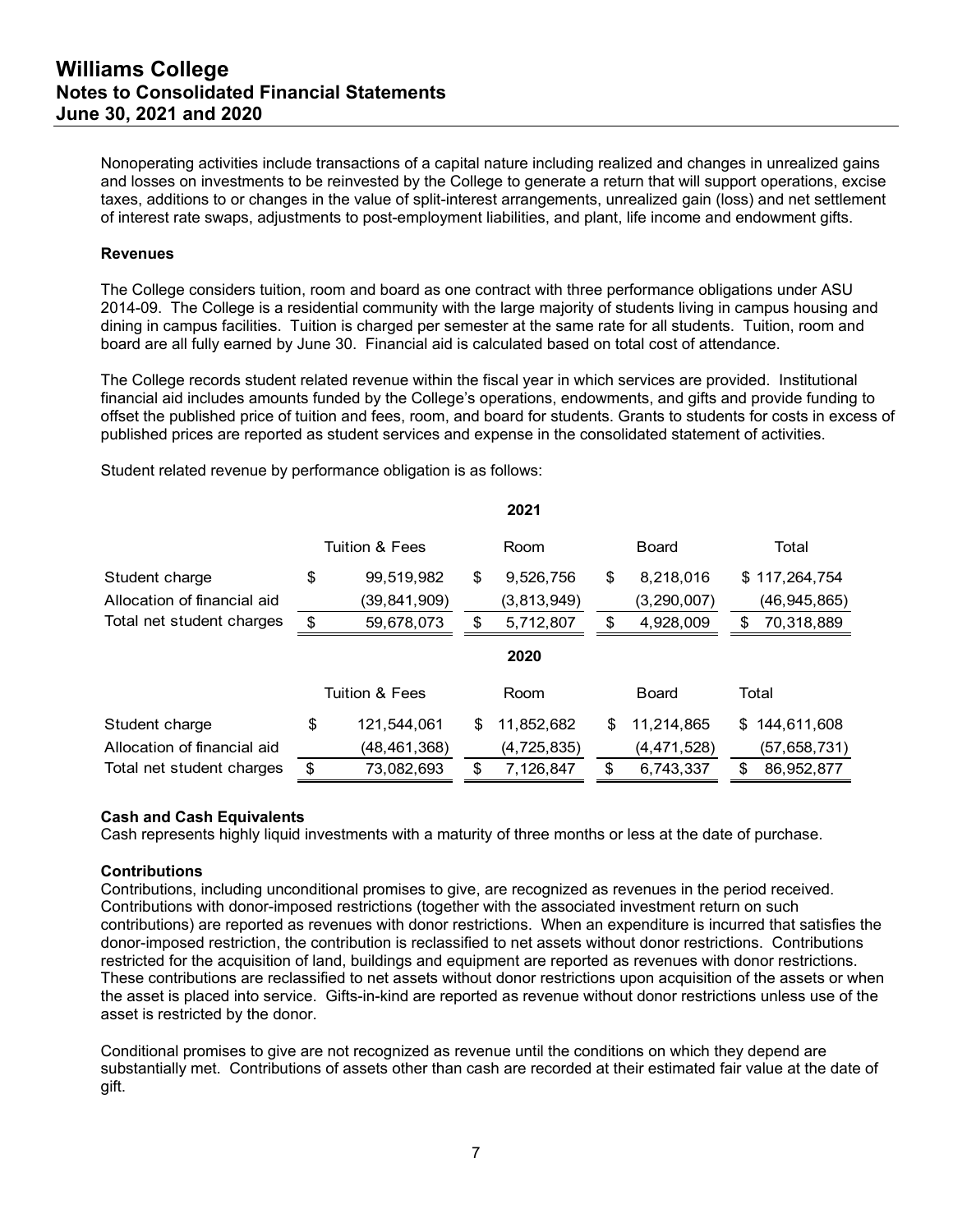Contributions to be received after one year are measured at fair value using a discount rate commensurate with the terms of the contribution. Discount rates range from 0.94% to 3.20% based on the year the pledge was recorded. Amortization of the discount is recorded as contribution revenue in accordance with donor-imposed restrictions, if any, on the contribution. An allowance is made for uncollectible contributions based upon management's judgment, past collection experience and other relevant factors. The current year increment to such allowance, along with modifications to contributions receivable for changes in payment methodology, are netted against current year contribution revenue. Amounts netted to (against) contribution revenue were \$3,052,771 and \$2,731,446 for the years ended June 30, 2021 and 2020, respectively.

## **Other Assets**

Other assets consist of prepayment of bonds, prepaid expenses and inventories. Inventories consist primarily of supplies and are valued at the lower of cost (determined using a first-in, first-out methodology) or net realizable value.

#### **Investments**

The College reports investments at fair value in accordance with GAAP. Fair value is defined as the amount that would be received as a result of selling an asset, or the amount that would be paid to transfer a liability (i.e., an exit price), in an orderly transaction between market participants at the measurement date.

The fair values of investments are determined as follows:

| Investments                                                                                                                                                                                                                        | Value as Recorded                                                                   |
|------------------------------------------------------------------------------------------------------------------------------------------------------------------------------------------------------------------------------------|-------------------------------------------------------------------------------------|
| Cash and cash equivalents, including cash at banks and<br>short-term, highly liquid investments with an original maturity<br>of three months or less at the time of purchase                                                       | At amortized cost which approximates fair<br>value                                  |
| Stocks, bonds, mutual funds, and other publicly traded<br>securities                                                                                                                                                               | At quoted market value, representing fair value                                     |
| Privately held investment vehicles including investments in<br>funds with managers managing global long/short equities,<br>absolute return strategies, venture capital, buyouts, real<br>estate, real assets, and other strategies | Estimated fair value determined by the<br>manager of the privately held partnership |

Certain investment vehicles do not have quoted market prices. These include 1) hedge fund investments with managers of global long/short equities and absolute return strategies; 2) investments in venture capital, buyout, real asset and real estate partnerships; and 3) certain other commingled funds. In the absence of quoted market prices for these investments, the College determined fair value based on information provided by external managers. Most of these external managers calculate the College's capital account or Net Asset Value (NAV) at fair value in accordance with, or in a manner consistent with, GAAP. GAAP permits the College to estimate the fair value of these investments by using the reported NAV provided by the external managers as a practical expedient. The College has performed due diligence procedures on these investments to support recognition at fair value as of June 30, 2021 and 2020. Due to the inherent uncertainties of valuation, these estimated fair values may differ significantly from the values that would have been reported had a readily available market for these investments existed, and these differences could be material.

Beneficial and perpetual trusts held by 3rd parties are recorded at fair value based upon the present value of the future distributions expected to be received over the term of the agreement. These methods may result in a fair value measurement that may not be indicative of net realizable value or reflective of future fair values.

While the College believes its valuation methods are appropriate and consistent with other market participants, the use of different methodologies or assumptions to determine the fair value of certain financial instruments could result in a different estimate of fair value at the reporting date.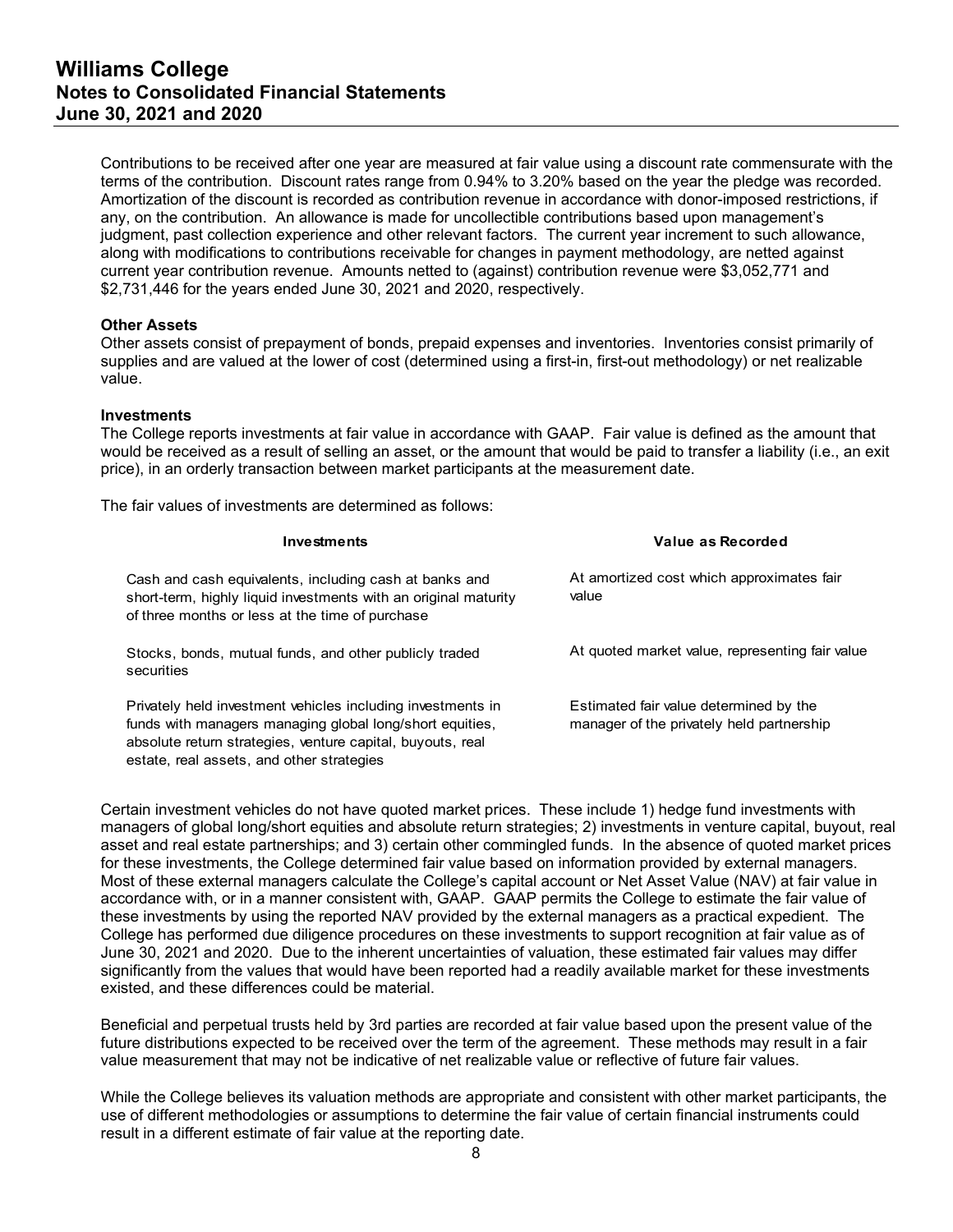# **Liquidity**

The College regularly monitors the availability of resources required to meet its general operating expenditures.

As of June 30, 2021, and 2020, financial assets and liquidity resources available within one year for general expenditure, such as operating expense, interest and principal payments, and capital renewal programs were as follows:

|                                                        |               | 2021          |               | 2020                |
|--------------------------------------------------------|---------------|---------------|---------------|---------------------|
| Financial assets, at June 30:                          | \$            | 4,340,748,716 |               | \$<br>3,026,517,337 |
| Less financial assets due in more than one year        |               |               |               |                     |
| or with donor-imposed restrictions                     |               |               |               |                     |
| Contributions restricted by donor                      |               |               |               |                     |
| with time or purpose restrictions                      | 46,067,266    |               | 56,274,127    |                     |
| Endowment assets                                       | 3,893,861,246 |               | 2,713,287,856 |                     |
| Split income gift assets                               | 54,436,462    |               | 46,730,815    |                     |
| Other investments                                      | 9,327,079     |               | 8,725,341     |                     |
| Notes due in over one year                             | 12,856,081    |               | 12,443,861    |                     |
|                                                        |               | 4,016,548,134 |               | 2,837,462,000       |
| Financial assets available for operating expenses      |               | 324,200,582   |               | 189,055,337         |
| Endowment distribution approved by board for spending  |               | 156,025,083   |               | 141,674,605         |
| Total financial assets available for operating expense |               | 480,225,665   |               | 330,729,942         |

To manage liquidity, the College maintains \$210 million of lines of credit that is drawn upon as needed to manage both operating and endowment cash flow. Cash flows are subject to seasonal variations attributable to the timing of tuition billings, receipts of gifts and grants, pledge payments and endowment draws. Also, the College had an additional \$316,976,647 and \$223,057,234 for 2021 and 2020, respectively, of board designated endowment that is available to support general operations with board approval.

# **Land, Buildings and Equipment**

Capital expenditures for and gifts of land, buildings and equipment are recorded at cost at the date of acquisition or fair value at the date of donation. Depreciation is computed on a straight-line basis over the estimated useful lives of buildings (40-60 years), building systems, renovations and land improvements (20 years), equipment (3-10 years) and software (3 years).

Interest is capitalized on capital projects in process until the project is substantially complete.

The College's art and rare book collections are recorded at cost or appraised value at the date of acquisition. Collections are not depreciated. The College does not capitalize the cost of library books and periodicals.

#### **Conditional Asset Retirement Obligation**

The College recognizes the fair value of a liability for legal obligations associated with asset retirements in the period in which the obligation is incurred, in accordance with ASC 410, Asset Retirement and Environmental Obligations. The liability is reflected in accounts payable and accrued liabilities. When the liability is initially recorded, the cost of the asset retirement obligation is capitalized by increasing the carrying amount of the related long-lived asset. The liability is accreted to its present value each period, and the capitalized cost associated with the retirement obligation is depreciated over the useful life of the related asset. Upon settlement of the obligation, any difference between the cost to settle the asset retirement obligation and the liability recorded is recognized as a gain or loss in the consolidated statements of activities.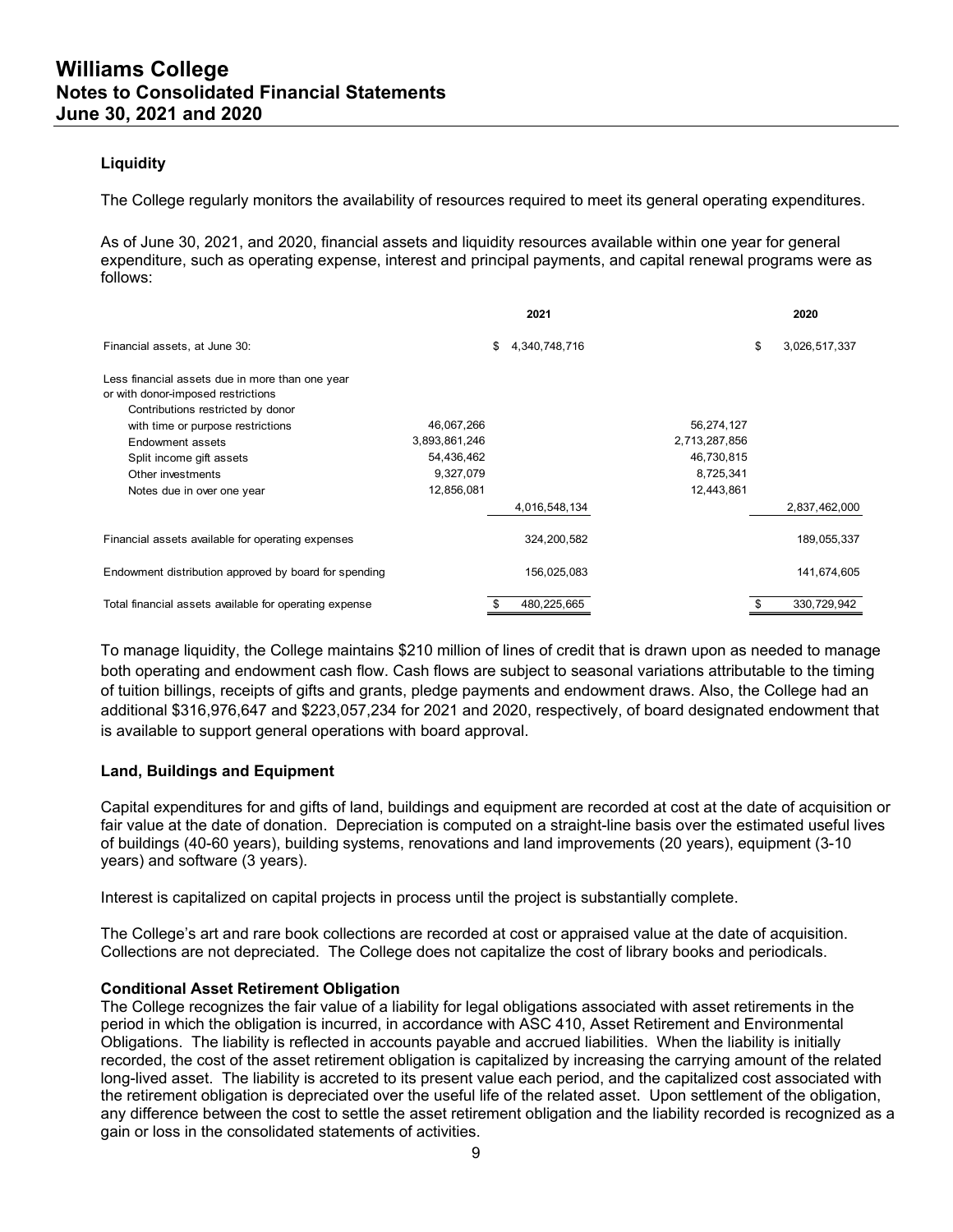|                                                  |   | 2021      |    | 2020      |
|--------------------------------------------------|---|-----------|----|-----------|
| Change in asset retirement obligation            |   |           |    |           |
| Asset retirement obligation at beginning of year | S | 4.669.764 | \$ | 4.675.114 |
| Settlement of obligation                         |   | (37, 846) |    | (59, 811) |
| Accretion expense                                |   | 92,638    |    | 54,461    |
| Asset retirement obligation at end of year       |   | 4,724,556 | S  | 4,669,764 |

## **Employee Benefits**

Retirement benefits for substantially all full-time employees are individually funded and vested under a defined contribution retirement program with the Teachers Insurance and Annuity Association and the College Retirement Equities Fund ("TIAA" and "CREF", respectively). Under this agreement, the College and plan participants make periodic contributions to TIAA and CREF. The College's expense under defined contribution retirement plans amounted to \$9,441,786 and \$9,348,415 for 2021 and 2020, respectively.

The College provides postretirement benefits that include retiree life insurance and a portion of early retiree medical, dental and life insurance premiums.

The College accrues postemployment benefits which may include salary continuation, severance benefits, workers' compensation and other disability related benefits, and the post-employment continuation of health care benefits, life insurance benefits and similar benefits to certain employees and beneficiaries.

The components of net periodic benefit cost other than the service cost component are included in the line item "Adjustment for post-employment liabilities" in the consolidated statement of activities.

#### **U.S. Government Advances for Student Loans**

Funds provided by the United States Government under the Federal Perkins Loan program are loaned to qualified students and may be reloaned after collection. If the College were to terminate the Federal Perkins Loan Program, these funds would be refundable to the government and, therefore, are recorded as a liability.

## **Split Interest Agreements and Outside Trusts**

For those trusts for which the College serves as trustee, the assets held are included with its pooled investments. Assets under these agreements are recorded at fair value. Contribution revenues are recognized at the dates the trusts are established after recording liabilities for the present value of the estimated future payments to be made to the donors and/or other beneficiaries. The liabilities of \$62,937,647 and \$54,698,457 as of June 30, 2021 and 2020, respectively, recorded in present value of beneficiary payments on the consolidated statements of financial position, are adjusted during the term of the trusts for changes in the value of the assets, amortization of the discount and other changes in the estimates of future benefits.

For those irrevocable charitable remainder trusts for which the College does not serve as trustee, the College records its beneficial interest in those assets as contribution revenue and contributions receivable at the present value of the expected future cash inflows. Such trusts are recorded at the date the College has been notified of the trust's existence and sufficient information regarding the trust has been accumulated to form the basis for an accrual. Changes in the value of these assets related to the amortization of the discount or revisions in the income beneficiary's life expectancy are recorded as a nonoperating change in the valuation of contributions receivable of net assets with donor restrictions.

The College is also the beneficiary of certain perpetual trusts held and administered by others. The fair value of these trusts, which is reported by the outside trustee, is included in investments. Distributions from the trusts are recorded as investment income in the period they are received. Changes in fair value of the trusts are recorded as nonoperating gains or losses with donor restricted and without donor restricted net assets.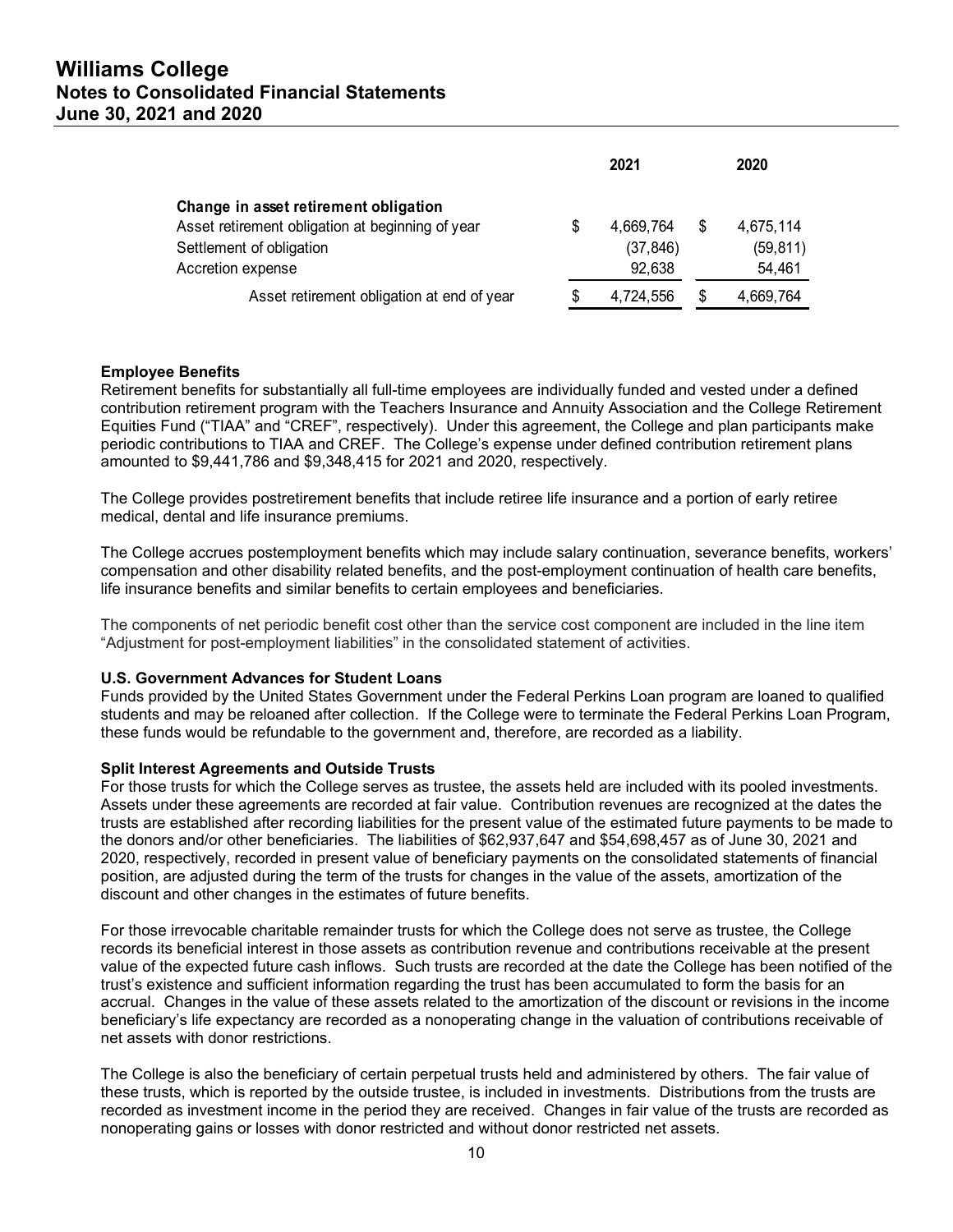# **Allocation of Interest, Depreciation and Operation and Maintenance of Plant**

Certain expenses have been allocated to functional areas based on the following:

- $Interest by bond issue, by functional nature of building use$
- Depreciation by square footage, by functional nature of building use
- Operation and maintenance of plant by specific identification where applicable and by square footage, by functional nature of building use

## **Use of Estimates**

The preparation of the consolidated financial statements in conformity with accounting principles generally accepted in the United States of America requires management to make estimates and assumptions that may affect the reported amounts of assets and liabilities and disclosure of contingent assets and liabilities at the date of the consolidated financial statements and the reported amounts of revenues and expenses during the reporting period. The College's significant estimates include the fair value of its investments, its valuation of contributions receivable, its valuation of financial contracts, recognition of its asset retirement obligations, its postretirement health benefits and other accruals for expenses incurred which will be settled in the future. Actual results could differ from those estimates.

## **Income Taxes/Tax-Exempt Status**

The Tax Cuts and Jobs Act (the "Act") was enacted on December 22, 2017. The Act impacts the College in several ways, including excise taxes on compensation and net investment income, changes to the net operating loss rules, repeal of the certain minimum tax (AMT), and the computation of UBTI separately for each unrelated trade or business. Further, the Act established a flat 21% US federal corporate tax rate and federal corporate unrelated business income tax rate.

The College accrued, and reflected as a non-operating expense, approximately \$17,000,000 for excise taxes for the year ended June 30, 2021. Approximately \$900,000 relates specifically to gains realized and compensation during fiscal year 2021 and \$16,100,000 relates to unrealized gains at June 30, 2021. Excise tax paid related to the year ended June 30, 2020 was \$549,924.

# **Recently Adopted Authoritative Pronouncements:**

# **ASU 2018-13: "Fair Value Measurements (Topic 820)"**

In August 2018, the FASB issued Accounting Standards Update ("ASU") 2018-13, Fair Value Measurements (Topic 820): Disclosure Framework – Changes to the Disclosure Requirements for Fair Value Measurement ("ASU 2018- 13"). Following this new guidance, the College is no longer required to disclose the amount of and reasons for transfers between Level 1 and Level 2 of the fair value hierarchy. For investments in certain entities that calculate net asset value, the requirement to disclose the estimated period of time over which the underlying assets might be liquidated is modified to only require disclosure if the investee has communicated the timing to the College or announced the timing publicly. The guidance is effective for financial statements fiscal years beginning on or after December 15, 2019. The College early adopted ASU 2018-13 as of June 30, 2020.

# **ASU 2016-02: "Leases (Topic 842)"**

In February 2016, the FASB issued ASU 2016-02. The objective of this standard update is to provide a representation of an entity's leasing activities. This standard update requires that lease assets and lease liabilities be recognized on the balance sheet and all key information about leasing arrangements be disclosed. The standard update is effective for fiscal years beginning after December 15, 2019. The College has adopted the standard as of July 1, 2020 and determined the impact on its consolidated financial statements is immaterial.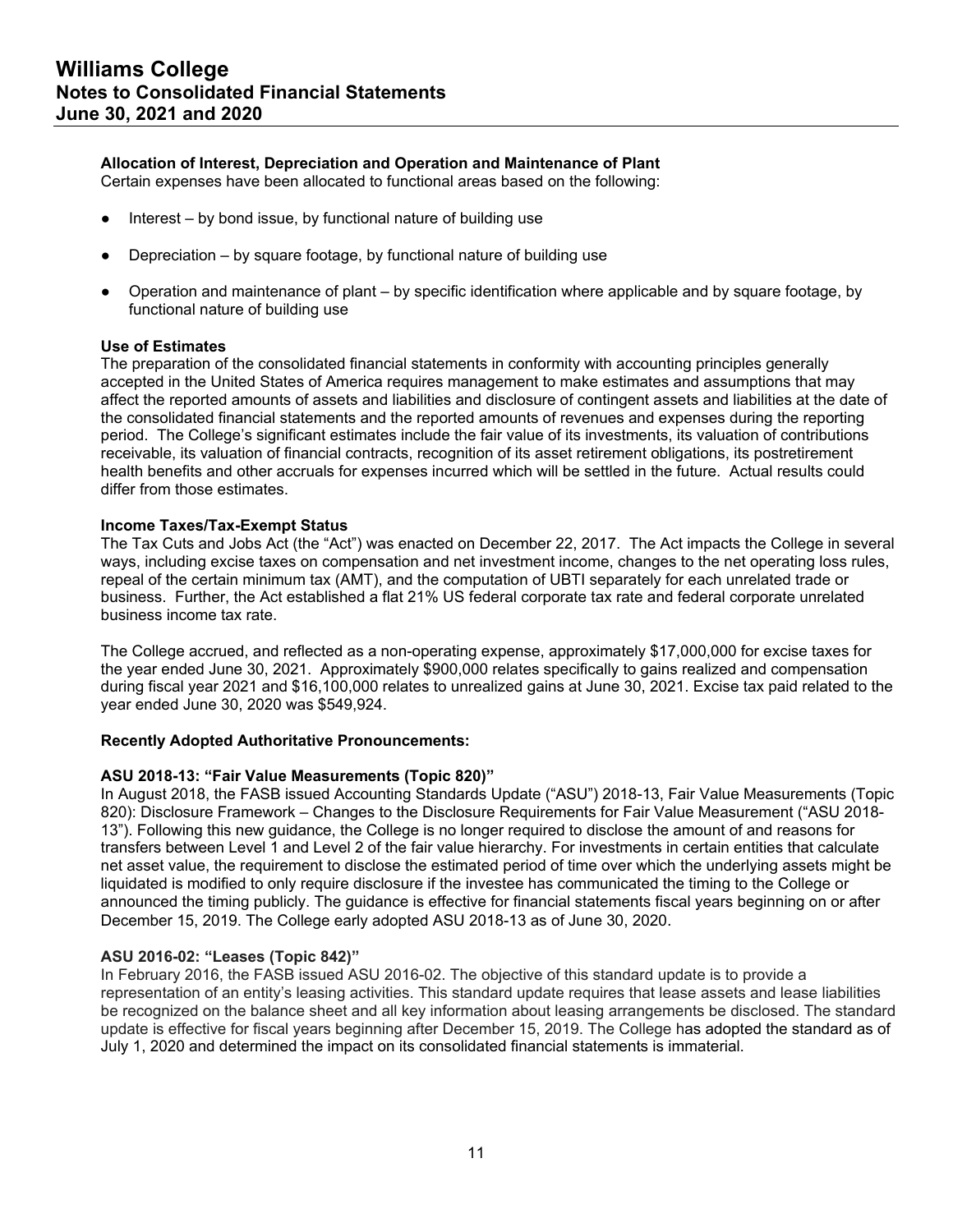#### **2. Contributions Receivable**

Contributions receivable are as follows at June 30:

|                                            | 2021 |               |    | 2020          |  |  |
|--------------------------------------------|------|---------------|----|---------------|--|--|
| <b>Expected collection period</b>          |      |               |    |               |  |  |
| Less than one year                         | \$   | 22,592,434    | \$ | 28, 267, 184  |  |  |
| One year to five years                     |      | 23,305,447    |    | 27,482,782    |  |  |
| Over five years                            |      | 724,827       |    | 1,100,010     |  |  |
| Less: Discount to present value            |      | (3, 188, 259) |    | (4, 447, 711) |  |  |
| Allowance for uncollectible contributions  |      | (10,310,847)  |    | (6, 176, 781) |  |  |
| Net contributions receivable               |      | 33, 123, 602  |    | 46,225,484    |  |  |
| Charitable remainder trusts held by others |      | 32,764,917    |    | 41,225,906    |  |  |
| Contributions receivable, net              | S    | 65,888,519    | \$ | 87.451.390    |  |  |

Conditional contributions, including bequest intentions, are not recognized as assets and will be recorded as revenue when received.

Unexpended federal awards totaling \$5,335,289 and \$3,473,436 as of June 30, 2021 and 2020 respectively, are considered non-exchange transactions and include a barrier and a right of return. As such, these conditional promises to give are not recognized as revenues until the College expends the resources.

Funds held in trust by others totaled \$32,764,917 and \$41,225,906 at June 30, 2021 and 2020, respectively, are valued using Level 3 inputs (see Note 5 for discussion on classification of fair value measurements). The following is a reconciliation of funds held in trust by others in which significant unobservable inputs (Level 3) were used in determining value.

|                             | 2021           | 2020             |
|-----------------------------|----------------|------------------|
| Beginning of year balances  | 41.225.906     | \$<br>36,960,789 |
| Change in unrealized gains  | 2.787.769      | 6,250,656        |
| Net (retirements) additions | (11, 248, 758) | (1,985,539)      |
| End of year balances        | 32,764,917     | 41,225,906       |

## **3. Notes Receivable – Student Loans**

The College holds notes receivable from student loans (net of allowance) totaling \$1,442,563 and \$1,720,136 as of June 30, 2021 and 2020, respectively. The College is required to disclose the fair value of student loans receivable. Management believes that it is not practicable to determine the fair value of loans receivable because they are primarily federally sponsored student loans with U.S. government mandated interest rates and repayment terms subject to significant restrictions as to their transfer or disposition. College sponsored and donor provided loans are similarly restricted as to interest rate and disposition.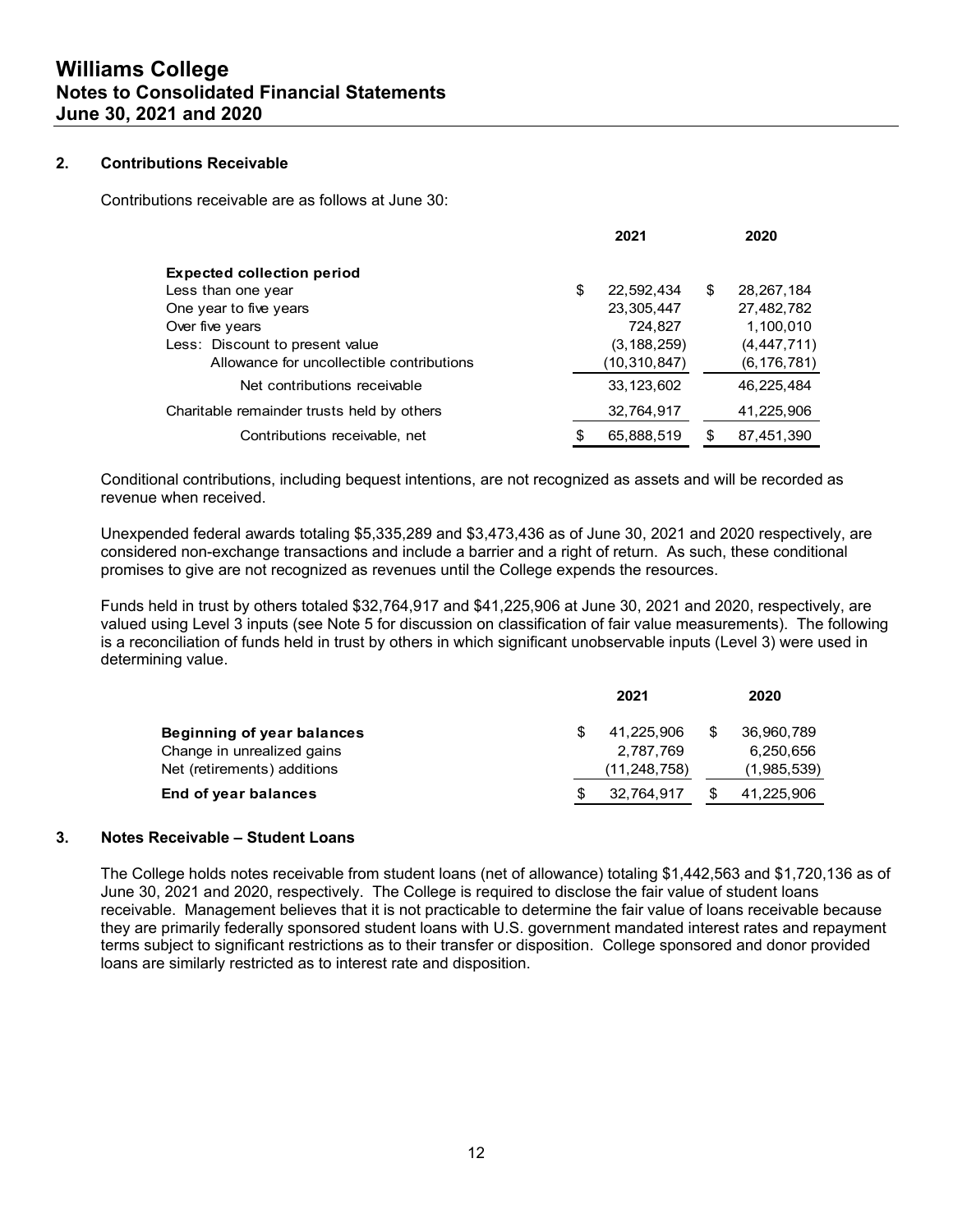#### **4. Notes Receivable – Other**

The College holds mortgages on residences of eligible faculty and staff members that amounted to \$9,755,958 and \$9,409,599 as of June 30, 2021 and 2020, respectively. The average stated interest rate paid on the mortgages as of June 30, 2021 and 2020 was 2.36% and 2.52% respectively. The College holds other notes receivable totaling \$3,736,620 and \$3,702,167 as of June 30, 2021 and 2020, respectively.

#### **5. Investments**

Investments held by the College are comprised of:

|                                                     | 2021                 | 2020                 |
|-----------------------------------------------------|----------------------|----------------------|
| <b>Williams College</b>                             |                      |                      |
| Investment Pool Williams College                    | 4,170,895,279<br>\$. | \$ 2,841,360,340     |
| Supporting organization interest in Investment Pool | 516,742,460          | 330, 398, 749        |
| <b>Total Investment Pool</b>                        | 4,687,637,739        | 3, 171, 759, 089     |
| Advanced subscription to the Investment Pool        |                      | 22,000,000           |
| Split interest agreements                           | 54,436,462           | 46,730,815           |
| Other investments                                   | 9,327,080            | 8,725,341            |
| Total Investments                                   | 4,751,401,281        | 3,249,215,245<br>SS. |

#### **Investment Pool Governance**

The Investment Committee, a standing committee of the Board of Trustees, is responsible for setting asset allocation, investment policy and the strategic direction of the Williams College Investment Pool. The Investment Committee approves the operating budget and annual goals for the investment office and monitor investment results to ensure policy objectives are met. Three Advisory Committees (Marketable Assets, Non-Marketable Assets and Real Assets) serve as sub-committees of the Investment Committee and provide focused asset class advice. The Chief Investment Officer ("CIO") reports to the College President and oversees and manages the College's Investment Office, including the selection of investments, investment managers and consultants, subject to the approval of the Investment Committee and in accordance with the Committee's policies and procedures.

#### **Investment Pool Mission, Objectives and Strategy**

The mission of the Investment Pool is to contribute financial support to both the present and future needs of the College as well as to provide sufficient liquidity to meet such needs on a timely basis.

The College's overall investment objective is to achieve the highest level of investment performance that is compatible with its risk tolerance and prudent investment practices.

The College's investment strategy is designed to meet its investment objective and has the following characteristics: an equity bias; diversification; an emphasis on alternative investments; and sufficient liquidity.

#### **Investment Pool Asset Allocation**

The asset allocation, asset class benchmarks, and allowable ranges for each asset class for the Williams College Investment Pool are approved by the Investment Committee upon the recommendation of the CIO and reviewed every year.

In addition to the asset class diversification targets presented above, the College diversifies its investments among various investment strategies. The investments are managed by external investment management firms and held in custody by a major commercial bank, except for assets structured as partnerships, LLCs and commingled funds, which have separate arrangements appropriate to their legal structure.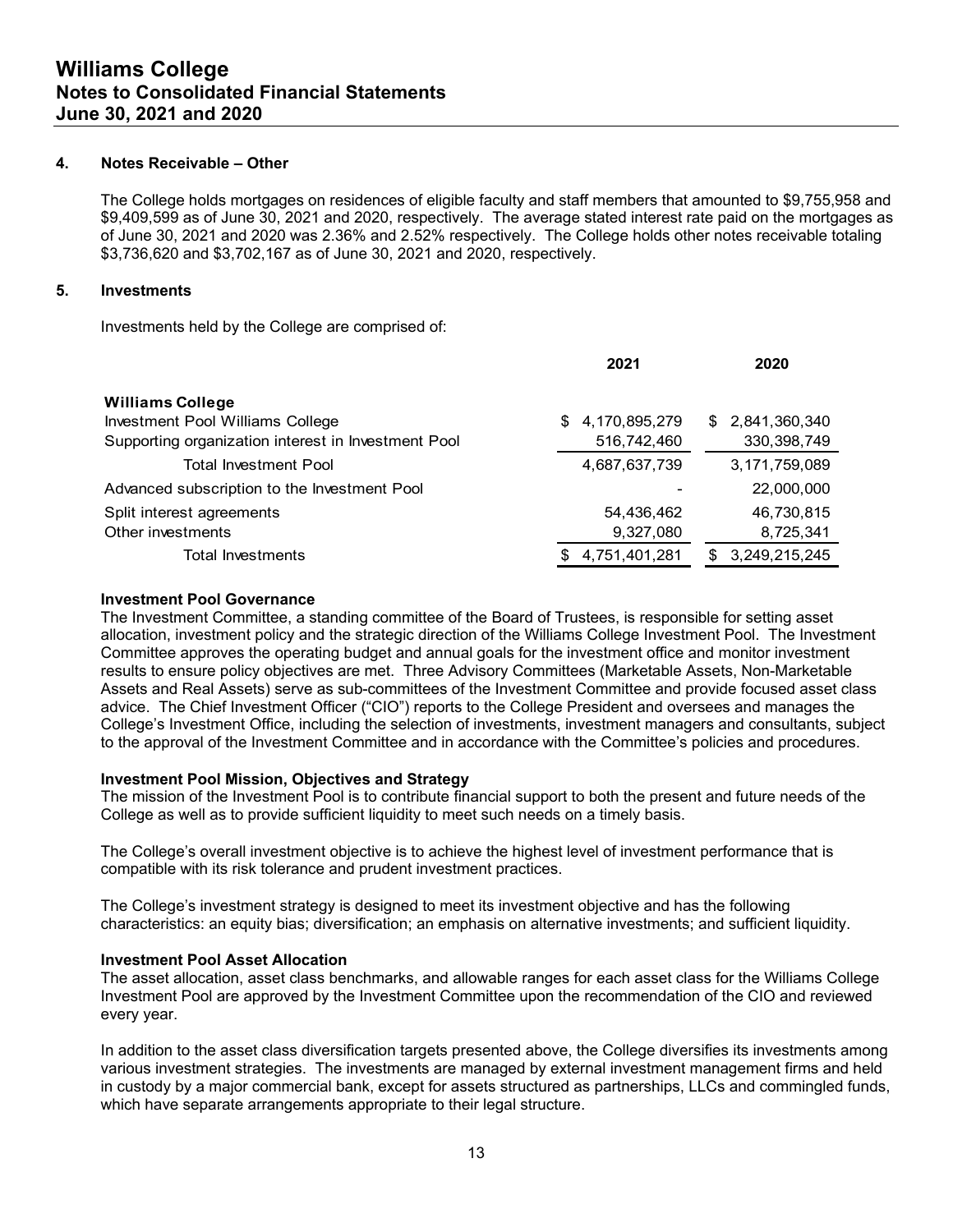#### **ASC 820 Disclosure - Fair Value Hierarchy**

*FASB Accounting Standards Codification ASC 820 on Fair Value Measurements*, prescribes a three-level hierarchy for fair value measurements based on the observability of inputs used in the valuation of an investment as of the measurement date. Investments measured and reported at fair value are classified and disclosed in one of the following categories:

- Level 1 Quoted prices are available in active markets for identical investments as of the reporting date, without adjustment. The type of investments in Level 1 include short-term investments, listed equity securities held in the name of the College in separately managed accounts and exchange traded mutual fund investments.
- Level 2 Pricing inputs, including broker quotes, other than exchange traded quoted prices in active markets. The inputs are either directly or indirectly observable as of the reporting date.
- Level 3 Pricing inputs that are unobservable and includes situations where there is little, if any, market activity for the investment.

Investments measured at fair value using a fund's NAV as a practical expedient have not been classified in the fair value hierarchy. The College performs additional procedures including due diligence reviews on its investments in investment companies and other procedures with respect to the capital account or NAV provided to ensure conformity with GAAP.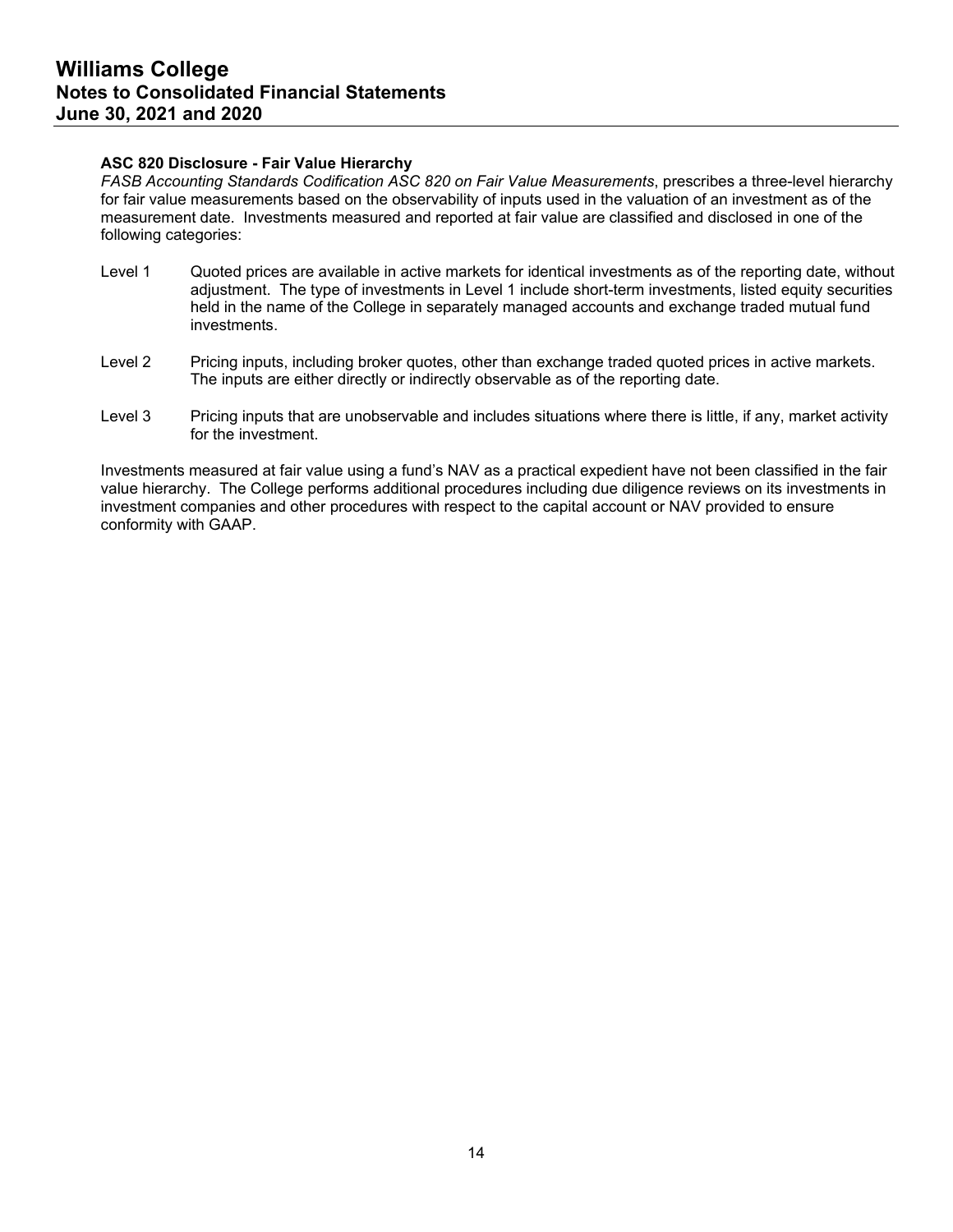The following table presents the fair value of the College's investments as of June 30, 2021 and 2020, by the ASC 820 fair value valuation hierarchy defined above. The College held no Level 2 investments as of June 30, 2021 and 2020.

|                                                                             | Investment<br>Investment<br><b>Assets</b><br><b>Assets</b><br><b>Valued With</b><br>Quoted<br>Significant<br><b>Prices in</b><br><b>Active</b><br>Unobservable<br><b>Markets</b><br><b>Inputs</b><br>(Level 1)<br>(Level 3) |                  | Investment<br><b>Assets Not</b><br><b>Subject to Fair</b><br>Value<br>Leveling | <b>Total</b><br><b>Investments</b> |  |
|-----------------------------------------------------------------------------|-----------------------------------------------------------------------------------------------------------------------------------------------------------------------------------------------------------------------------|------------------|--------------------------------------------------------------------------------|------------------------------------|--|
| <b>Investment Pool</b>                                                      |                                                                                                                                                                                                                             | \$               | \$<br>4,545,277,981                                                            | 4,545,277,981<br>\$                |  |
| Investments at NAV Practical Expedient<br>Short-term investments            | \$                                                                                                                                                                                                                          |                  |                                                                                |                                    |  |
|                                                                             | 107, 157, 011                                                                                                                                                                                                               |                  |                                                                                | 107, 157, 011                      |  |
| Redemption receivable from underlying funds<br>Other assets and liabilities |                                                                                                                                                                                                                             |                  | 35,230,282                                                                     | 35,230,282                         |  |
| <b>Total Investment Pool</b>                                                |                                                                                                                                                                                                                             |                  | (27, 535)                                                                      | (27, 535)                          |  |
|                                                                             | 107, 157, 011                                                                                                                                                                                                               |                  | 4,580,480,728                                                                  | 4,687,637,739                      |  |
| <b>Supporting Organization Portion</b>                                      |                                                                                                                                                                                                                             |                  | (516, 742, 460)                                                                | (516, 742, 460)                    |  |
| Total Investment Pool - Williams College                                    | 107, 157, 011                                                                                                                                                                                                               |                  | 4,063,738,268                                                                  | 4,170,895,279                      |  |
| <b>Split interest agreements</b>                                            |                                                                                                                                                                                                                             |                  |                                                                                |                                    |  |
| Cash and cash equivalents                                                   | 1,207,285                                                                                                                                                                                                                   |                  |                                                                                | 1,207,285                          |  |
| Common and preferred stocks                                                 | 24,472,609                                                                                                                                                                                                                  |                  |                                                                                | 24,472,609                         |  |
| Fixed income securities                                                     | 10,831,718                                                                                                                                                                                                                  |                  |                                                                                | 10,831,718                         |  |
| Real estate mutual funds                                                    | 212,000                                                                                                                                                                                                                     |                  |                                                                                | 212,000                            |  |
| Perpetual trusts held by others                                             |                                                                                                                                                                                                                             | 17,712,850       |                                                                                | 17,712,850                         |  |
| <b>Total Split Interest Agreements</b>                                      | 36,723,612                                                                                                                                                                                                                  | 17,712,850       |                                                                                | 54,436,462                         |  |
| Other investments                                                           | 1,031,842                                                                                                                                                                                                                   | 8,295,238        |                                                                                | 9,327,080                          |  |
| <b>Investments Total - Williams College</b>                                 | 144,912,465                                                                                                                                                                                                                 | 26,008,088       | 4,063,738,268                                                                  | 4,234,658,821                      |  |
| Investments held for supporting organization                                |                                                                                                                                                                                                                             |                  | 516,742,460                                                                    | 516,742,460                        |  |
| Total Investments at fair value                                             | 144,912,465<br>\$                                                                                                                                                                                                           | 26,008,088<br>\$ | \$<br>4,580,480,728                                                            | 4,751,401,281<br>\$                |  |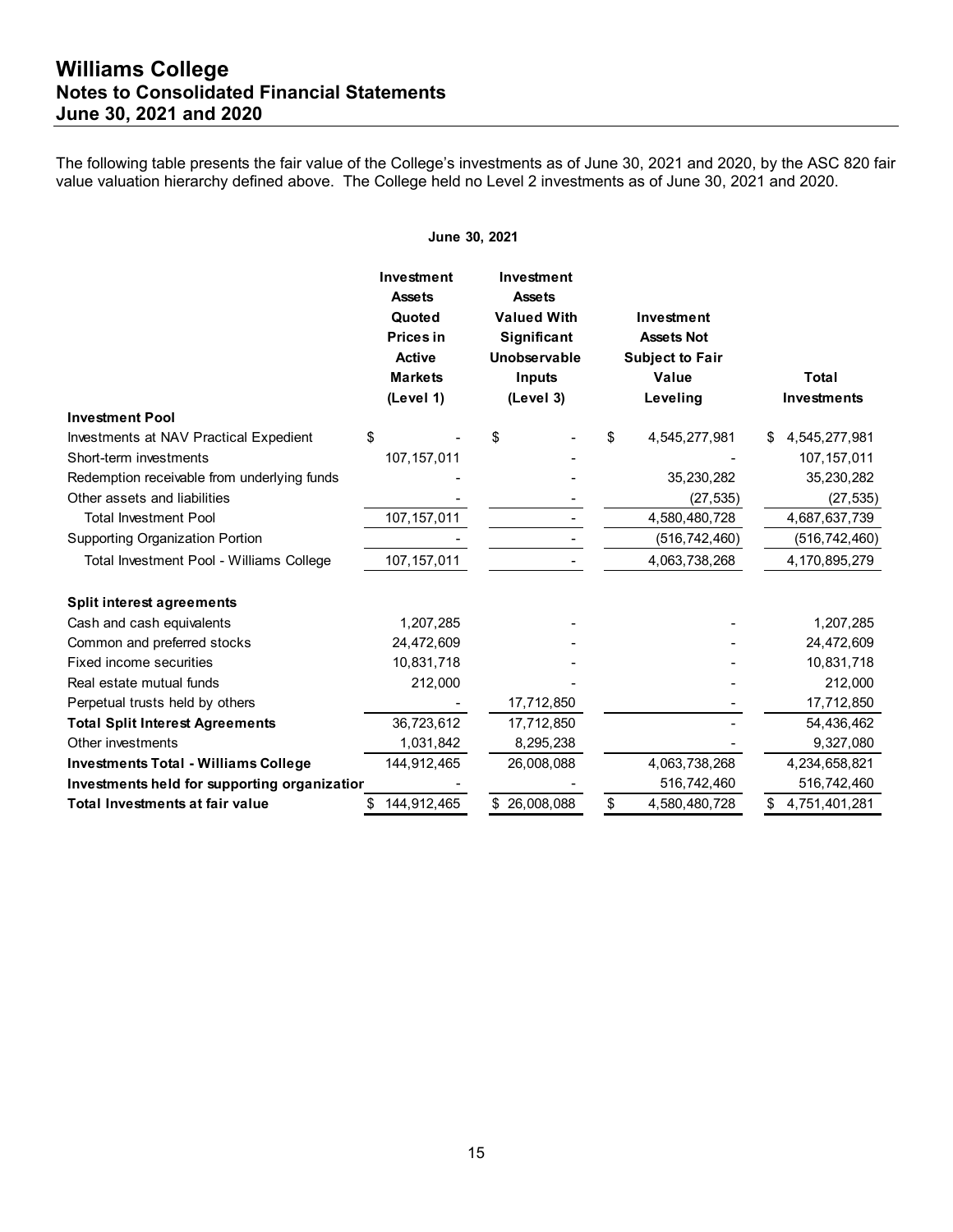|                                                                  | Investment<br><b>Assets</b><br>Quoted<br><b>Prices in</b><br><b>Active</b><br><b>Markets</b><br>(Level 1) | Investment<br><b>Assets</b><br><b>Valued With</b><br><b>Significant</b><br>Unobservable<br><b>Inputs</b><br>(Level 3) | Investment<br><b>Assets Not</b><br><b>Subject to Fair</b><br>Value<br>Leveling | Total<br>Investments       |
|------------------------------------------------------------------|-----------------------------------------------------------------------------------------------------------|-----------------------------------------------------------------------------------------------------------------------|--------------------------------------------------------------------------------|----------------------------|
| <b>Investment Pool</b>                                           |                                                                                                           |                                                                                                                       |                                                                                | \$                         |
| Investments at NAV Practical Expedient<br>Short-term investments | \$<br>9,658,013                                                                                           | \$                                                                                                                    | \$3,119,664,753                                                                | 3,119,664,753<br>9,658,013 |
| Redemption receivable from underlying funds                      |                                                                                                           |                                                                                                                       | 54,475,539                                                                     | 54,475,539                 |
| Other assets and liabilities                                     |                                                                                                           |                                                                                                                       | (39, 216)                                                                      | (39, 216)                  |
| Advanced subscription to the underlying funds                    |                                                                                                           |                                                                                                                       | 10,000,000                                                                     | 10,000,000                 |
| <b>Total Investment Pool</b>                                     | 9,658,013                                                                                                 | $\overline{\phantom{a}}$                                                                                              | 3, 184, 101, 076                                                               | 3, 193, 759, 089           |
| Advanced subscription to the Investment Pool                     |                                                                                                           |                                                                                                                       | (22,000,000)                                                                   | (22,000,000)               |
| <b>Supporting Organization Portion</b>                           |                                                                                                           |                                                                                                                       | (330, 398, 749)                                                                | (330, 398, 749)            |
| Total Investment Pool - Williams College                         | 9,658,013                                                                                                 |                                                                                                                       | 2,831,702,327                                                                  | 2,841,360,340              |
| Split interest agreements                                        |                                                                                                           |                                                                                                                       |                                                                                |                            |
| Cash and cash equivalents                                        | 962,168                                                                                                   |                                                                                                                       |                                                                                | 962,168                    |
| Common and preferred stocks                                      | 18,837,196                                                                                                |                                                                                                                       |                                                                                | 18,837,196                 |
| Fixed income securities                                          | 12,894,803                                                                                                |                                                                                                                       |                                                                                | 12,894,803                 |
| Real estate mutual funds                                         | 212,000                                                                                                   |                                                                                                                       |                                                                                | 212,000                    |
| Perpetual trusts held by others                                  |                                                                                                           | 13,824,648                                                                                                            |                                                                                | 13,824,648                 |
| <b>Total Split Interest Agreements</b>                           | 32,906,167                                                                                                | 13,824,648                                                                                                            |                                                                                | 46,730,815                 |
| Other investments                                                | 3,024,585                                                                                                 | 5,700,756                                                                                                             |                                                                                | 8,725,341                  |
| <b>Investments Total - Williams College</b>                      | 45,588,765                                                                                                | 19,525,404                                                                                                            | 2,831,702,327                                                                  | 2,896,816,496              |
| Investments held for supporting organization                     |                                                                                                           |                                                                                                                       | 352,398,749                                                                    | 352,398,749                |
| Total Investments at fair value                                  | \$<br>45,588,765                                                                                          | \$<br>19,525,404                                                                                                      | \$3,184,101,076                                                                | 3,249,215,245<br>\$        |

**June 30, 2020**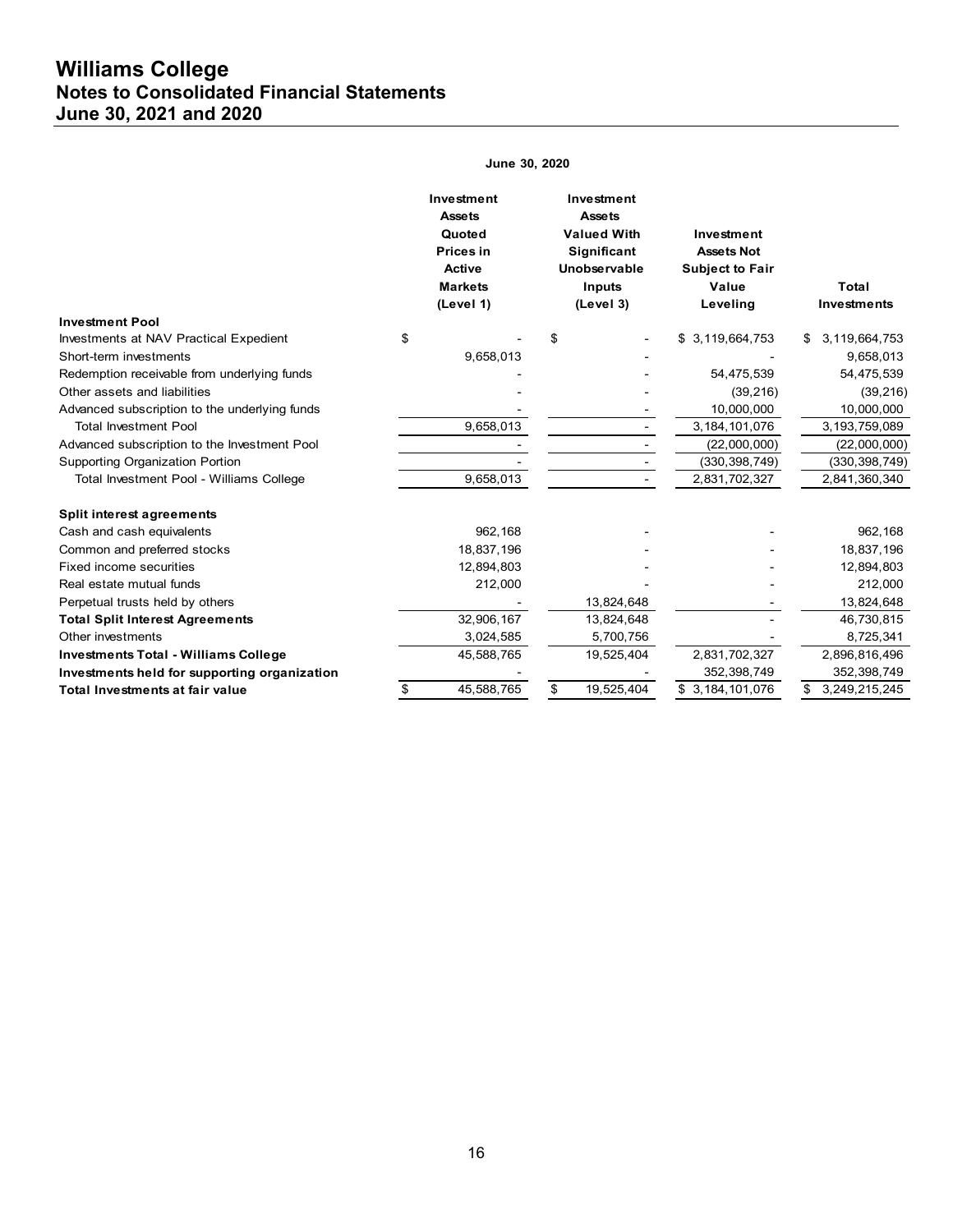#### **Additional Fair Value Disclosure**

The College uses NAV to determine the fair value of investments which (a) do not have a readily determinable fair value (e.g. private equity partnerships) and (b) prepare their financial statements consistent with the measurement principals of an investment company or have the attributes of an investment company. In accordance with US GAAP, the following required disclosure lists specified investment types by major category.

|                                                          |                     | 2021                                  |                                                                                                                                                                                |                                                                                 |
|----------------------------------------------------------|---------------------|---------------------------------------|--------------------------------------------------------------------------------------------------------------------------------------------------------------------------------|---------------------------------------------------------------------------------|
| <b>Investment Pool/ Strategy</b>                         | <b>Market Value</b> | <b>Unfunded</b><br><b>Commitments</b> | Redemption<br><b>Terms</b>                                                                                                                                                     | Redemption<br><b>Restrictions</b>                                               |
| <b>Global Long Equity</b>                                | \$<br>1,008,893,854 | \$<br>2,500,000                       | Ranges from 5 days to 30<br>months.                                                                                                                                            | Ranges from 1<br>day to 150<br>days.                                            |
| <b>Global Long/Short Equity</b>                          | 829,765,367         | 22,081,583                            | Ranges from 30 days to 21<br>months. Fund may have lock-<br>up provisions and/or<br>investor/fund level gates. Two<br>funds are commitment-based<br>with no ability to redeem. | Ranges from<br>45 days to 90<br>days.                                           |
| Absolute Return                                          | 599,282,601         | 11,358,638                            | Ranges from 30 days to 6<br>months. Three funds are<br>commitment based with no<br>ability to redeem. Three funds<br>are in the process of<br>liquidating.                     | Ranges from<br>30 days to 90<br>days.                                           |
| Venture Capital                                          | 1,141,037,019       | 81,193,936                            | Closed-end funds not available Not Applicable.<br>for redemption.                                                                                                              |                                                                                 |
| <b>Buyouts</b>                                           | 426,593,533         | 270,927,228                           | Closed-end funds not available Not Applicable.<br>for redemption.                                                                                                              |                                                                                 |
| Real assets                                              | 166, 107, 797       | 50,653,002                            | Closed-end funds not available Not Applicable.<br>for redemption.                                                                                                              |                                                                                 |
| Real estate                                              | 167, 343, 958       | 111,709,886                           | Closed-end funds not available Not Applicable.<br>for redemption.                                                                                                              |                                                                                 |
| Noninvestment grade fixed<br>income                      | 206,253,852         | 93,757,790                            | Ranges from 90 days to 6<br>months. Some funds are<br>commitment based with no<br>ability to redeem.                                                                           | 60 days for<br>open-end<br>funds. Not<br>applicable for<br>closed-end<br>funds. |
| Total investment pool, NAV<br><b>Practical Expedient</b> | \$<br>4,545,277,981 | \$<br>644, 182, 063                   |                                                                                                                                                                                |                                                                                 |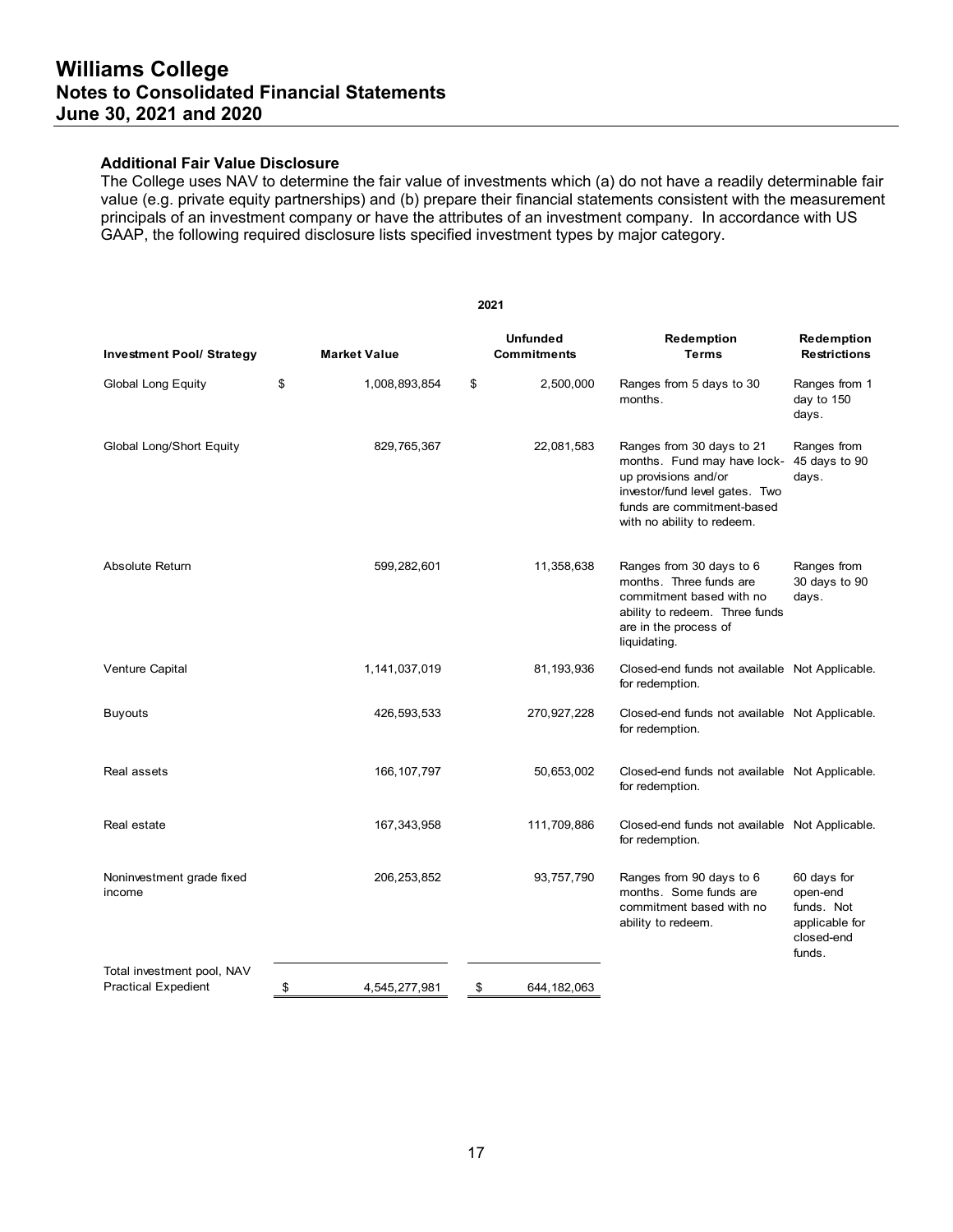|                                                          |                     | 2020 |                                       |                                                                                                                                                                                |                                                                                              |
|----------------------------------------------------------|---------------------|------|---------------------------------------|--------------------------------------------------------------------------------------------------------------------------------------------------------------------------------|----------------------------------------------------------------------------------------------|
| <b>Investment Pool/ Strategy</b>                         | <b>Market Value</b> |      | <b>Unfunded</b><br><b>Commitments</b> | Redemption<br><b>Terms</b>                                                                                                                                                     | Redemption<br><b>Restrictions</b>                                                            |
| Global Long Equity                                       | \$<br>724, 148, 253 | \$   |                                       | Ranges from 5 days to 12<br>months.                                                                                                                                            | Ranges from 1<br>day to 150<br>days.                                                         |
| Global Long/Short Equity                                 | 630,427,867         |      | 23,700,000                            | Ranges from 30 days to 33<br>months. Fund may have lock-<br>up provisions and/or<br>investor/fund level gates. Two<br>funds are commitment-based<br>with no ability to redeem. | Ranges from<br>45 days to 90<br>days.                                                        |
| <b>Absolute Return</b>                                   | 547,077,371         |      | 20,563,663                            | Ranges from 30 days to 6<br>months. Three funds are<br>commitment based with no<br>ability to redeem. Four funds<br>are in the process of<br>liquidating.                      | Ranges from<br>30 days to 90<br>days.                                                        |
| Venture Capital                                          | 539,789,605         |      | 80,362,556                            | Closed-end funds not available Not Applicable.<br>for redemption.                                                                                                              |                                                                                              |
| <b>Buyouts</b>                                           | 234,388,181         |      | 219,434,162                           | Closed-end funds not available Not Applicable.<br>for redemption.                                                                                                              |                                                                                              |
| Real assets                                              | 128,399,184         |      | 62,078,058                            | Closed-end funds not available Not Applicable.<br>for redemption.                                                                                                              |                                                                                              |
| Real estate                                              | 127,250,576         |      | 149,730,643                           | Closed-end funds not available Not Applicable.<br>for redemption.                                                                                                              |                                                                                              |
| Noninvestment grade fixed<br>income                      | 188, 183, 716       |      | 96, 943, 123                          | Ranges from 90 days to 6<br>months. Some funds are<br>commitment based with no<br>ability to redeem. Five funds<br>are in the process of<br>liquidating.                       | 60 days to 120<br>days for open-<br>end funds. Not<br>applicable for<br>closed-end<br>funds. |
| Total investment pool, NAV<br><b>Practical Expedient</b> | \$<br>3,119,664,753 | \$   | 652,812,205                           |                                                                                                                                                                                |                                                                                              |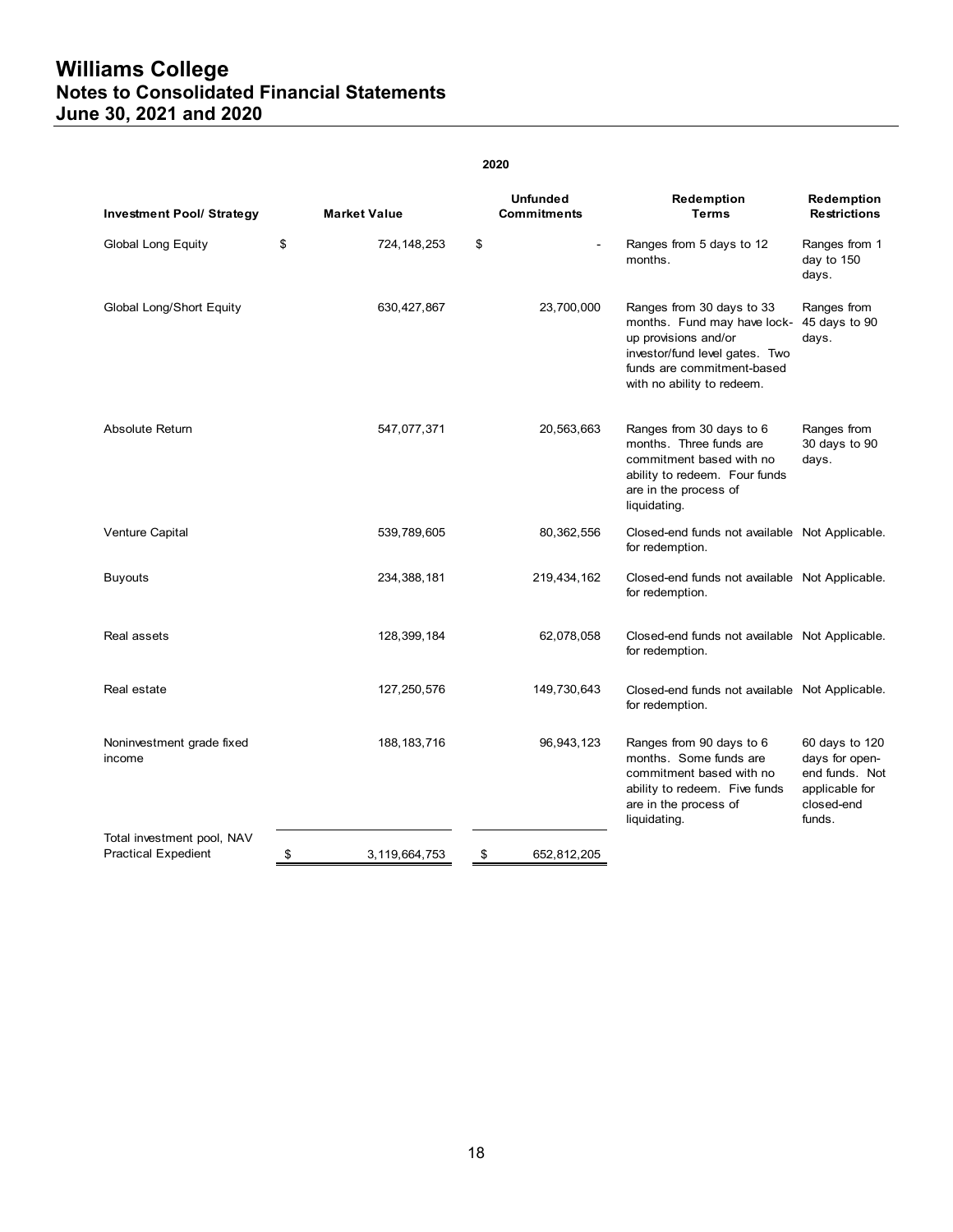#### **Other Investment-Related Disclosures**

The College is obligated, under certain limited partnership agreements, to make additional capital contributions up to contractual levels. The timing and amounts of the contributions are determined by the general partners.

The following table reflects the total return for the year:

|                                                       | 2021            | 2020             |
|-------------------------------------------------------|-----------------|------------------|
| Realized and change in unrealized gain, net of        |                 |                  |
| investment management fees and costs                  | \$1,581,638,096 | \$<br>93,374,171 |
| Reinvested endowment income                           | 58.352          | 877.191          |
| Net investment income (other than reinvested amounts) | 281,538         | 634,764          |
| Net investment income from trusts                     | 1,516,583       | 1,589,512        |
| Earnings related to supporting organization           | (172, 743, 711) | (9,712,790)      |
| Total                                                 | \$1,410,750,858 | \$<br>86,762,848 |

Investment management fees and costs are netted against investment returns. Investment management fees are comprised of management fees earned by fund managers of the commingled funds. Costs are comprised of endowment accounting and investment office expenses.

In connection with the investments managed by external investment advisors, derivative financial instruments, principally options, futures and options on futures, may be employed by certain advisors. Derivative financial instruments are not an integral part of the College's direct overall investment strategy.

Investments, in general, are exposed to various risks, such as interest rate, credit and overall market volatility. As such, it is reasonably possible that changes in the fair values of investments will occur in the near term and that such changes could materially affect the amounts reported in the consolidated statements of financial position and consolidated statements of activities.

#### **6. Investments Held for Supporting Organization**

In February of 2017, the College and a supporting organization ("Organization") entered into a participation agreement wherein the Organization transferred substantially all of its endowment over a three-year period to the College to invest in the College's investment pool. The College will manage the investments on the Organization's behalf. The funds are invested in accordance with the College's investment policies and objectives.

|                                              | 2021                     |   | 2020           |
|----------------------------------------------|--------------------------|---|----------------|
| Held in the investment pool                  | \$ 516,742,460           |   | \$ 330,398,749 |
| Advanced subscriptions to investment pool    | $\overline{\phantom{0}}$ |   | 22,000,000     |
| Investments held for supporting organization | 516,742,460              | S | 352,398,749    |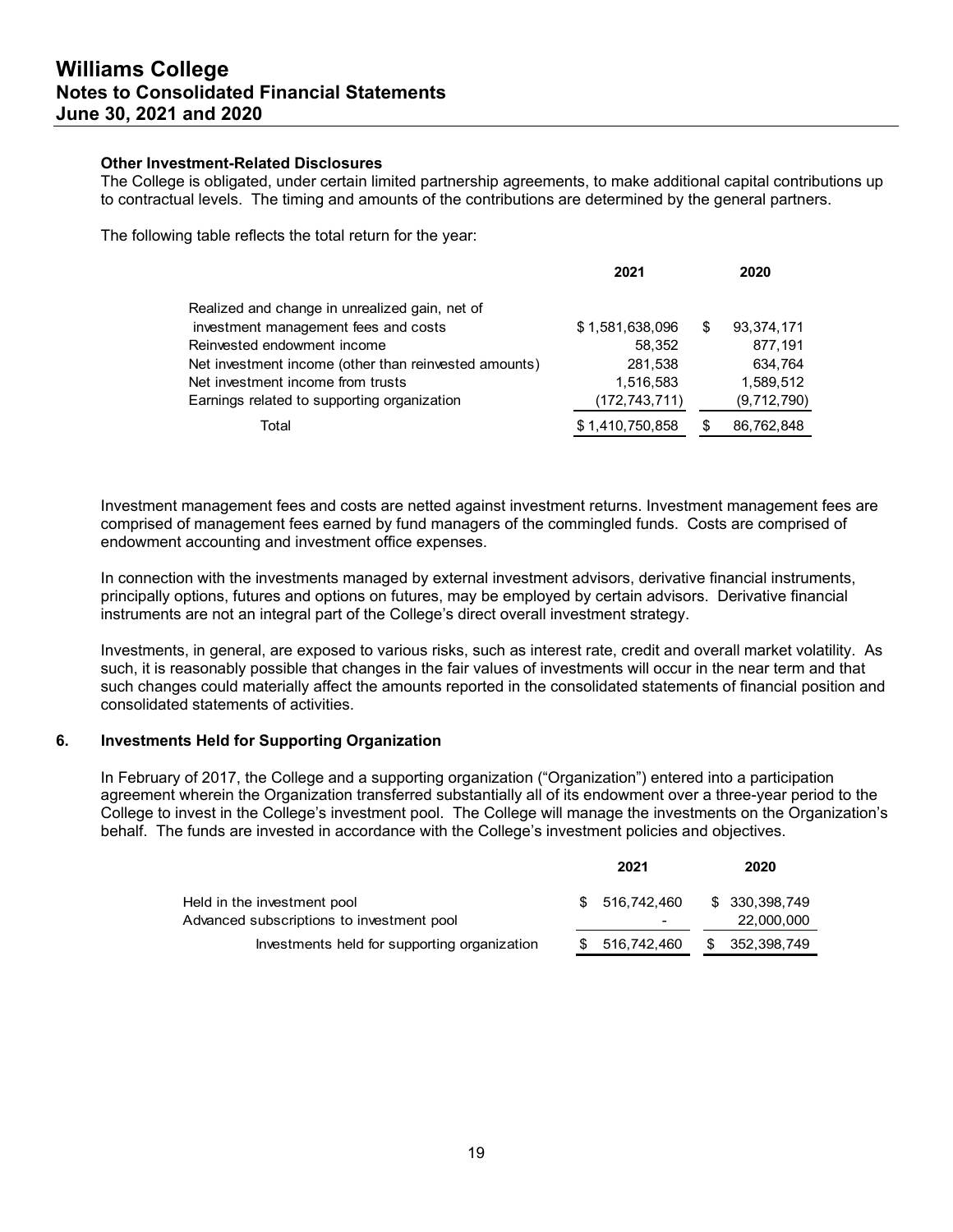#### **7. Land, Buildings and Equipment**

Land, buildings and equipment of the College consist of the following at June 30:

|                                | 2021               | 2020              |
|--------------------------------|--------------------|-------------------|
| Land and land improvements     | \$<br>86, 179, 494 | \$<br>84,636,984  |
| <b>Buildings</b>               | 940,694,334        | 842,758,375       |
| Equipment                      | 119,668,738        | 114,789,205       |
|                                | 1,146,542,566      | 1,042,184,564     |
| Less: Accumulated depreciation | (487,402,529)      | (451,345,955)     |
|                                | 659, 140, 037      | 590,838,609       |
| Construction in progress       | 3,558,231          | 72,147,588        |
| Art collections                | 54,296,281         | 53,769,649        |
|                                | 716.994.549<br>S   | 716.755.846<br>\$ |

Depreciation expense was \$37,794,823 and \$38,582,047 for the years ended June 30, 2021 and 2020, respectively. During fiscal year 2021, the College disposed of certain assets with an original cost of \$2,347,823 and accumulated depreciation of \$1,989,500.

Interest costs of \$1,378,192 and \$1,724,461 were capitalized in 2021 and 2020, respectively.

#### **8. Postretirement Benefits Other than Pensions**

The College accounts for the funded status of its postretirement plan and recognizes its benefit liability for the plan in accrued salaries and benefits with an offsetting adjustment to net assets without donor restrictions in the consolidated statement of financial position.

#### **9. Commitments and Contingencies**

At June 30, 2021, the College has outstanding construction and purchase contracts totaling approximately \$15,000,000. Completion of these projects is estimated to extend through June 2025.

The College has entered into long-term noncancelable operating leases with lease terms extending through the year 2030.

#### **10. Self-Insurance**

The College uses a combination of insurance and self-insurance mechanisms to provide for potential liabilities for employee healthcare benefits, workers' compensation, general liability, property damage, director and officers' liability and vehicle liability. Liabilities associated with the risks that are retained by the College are not discounted and are estimated, in part, by considering historical claims experience and evaluations of outside experts, demographic factors, severity factors, and other actuarial assumptions. The estimated accrual for these liabilities could be affected if future occurrences and claims differ from these assumptions and historical trends. For the fiscal years ended June 30, 2021 and June 30, 2020, the self-insurance liability, which is specific to employee healthcare benefits, was \$1,359,842 and \$1,129,265, respectively, and is included in accrued and other liabilities in the consolidated statements of financial position.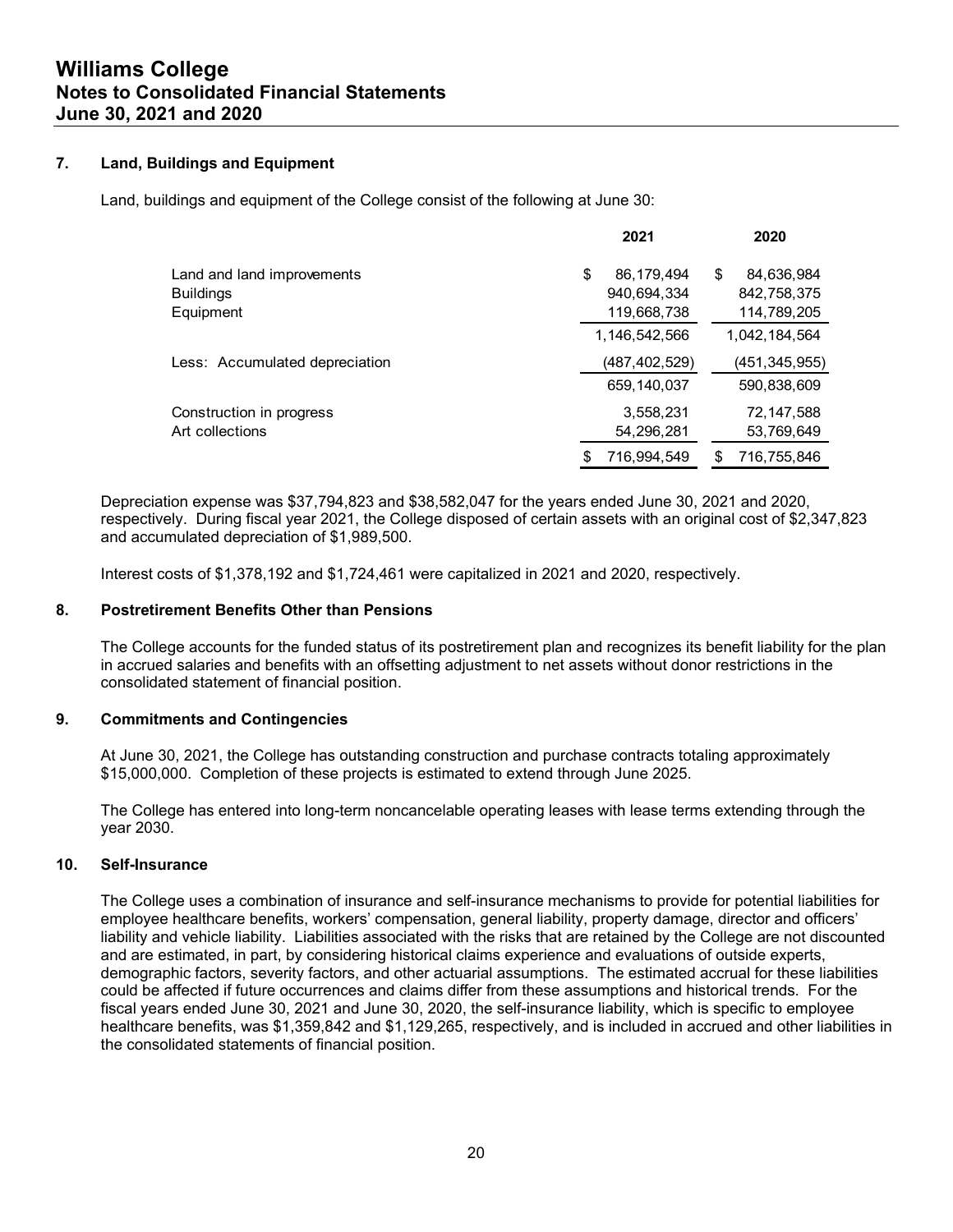## **11. Bonds Payable**

Borrowing for plant facilities consists of the following at June 30:

| <b>Series</b>                               | Mode      | Rate Range                 | Average<br>Annual<br>Rate | Convert<br>to Fixed<br>Option | Original<br>Principal | Original<br>Premium | Current<br>Annual<br>Principal | <b>Maximum</b><br>Annual<br>Principal | Call<br>Date    | Amount<br>Outstanding<br>at 6/30/21 | <b>Amount</b><br>Outstanding<br>at 6/30/20 |
|---------------------------------------------|-----------|----------------------------|---------------------------|-------------------------------|-----------------------|---------------------|--------------------------------|---------------------------------------|-----------------|-------------------------------------|--------------------------------------------|
|                                             |           | 0.70% variable             |                           |                               |                       |                     |                                |                                       |                 |                                     |                                            |
| <b>MDFA Series I</b>                        | Fixed     | after 2025                 | $0.11\%$ <sup>1</sup>     | Yes                           | 17,000,000            |                     | 1.090.000                      | 1.550.000                             | 1/1/25          | 17.000.000                          | 18,060,000                                 |
|                                             | Variable  |                            |                           |                               |                       |                     |                                |                                       |                 |                                     |                                            |
| <b>MDFA Series J</b>                        | with Swap | Variable<br>0.45% variable | 0.06%                     | Yes                           | 33,065,000            |                     | 2,650,000                      | 3,185,000                             | 4/3/06          | 17,463,000                          | 20,017,000                                 |
| <b>MDFA Series N</b>                        | Fixed     | after 2025                 | $1.45\%$ <sup>2</sup>     | Yes                           | 50,470,000            |                     |                                | 10,250,000                            | 7/1/25          | 50,470,000                          | 50,470,000                                 |
| <b>MDFA Series O</b>                        | Fixed     | 2.50%-5.00%                | 5.00%                     | N/A                           | 38,740,000            | 2,867,256           |                                |                                       |                 |                                     | 26,290,000                                 |
| <b>MDFA Series P</b>                        | Fixed     | 2.00%-5.00%                | 4.00%                     | N/A                           | 126, 140, 000         | 22,236,209          | 4,290,000                      | 15,310,000                            | 7/1/23          | 111,370,000                         | 115,495,000                                |
| <b>MDFA Series Q</b>                        | Fixed     | 2.50%-5.00%                | 5.00%                     | N/A                           | 64,645,000            | 13,516,121          | 120,000                        | 11,135,000                            | 7/1/26          | 56,870,000                          | 56,985,000                                 |
| <b>Taxable Debt</b>                         |           |                            |                           |                               |                       |                     |                                |                                       |                 |                                     |                                            |
| 2016                                        | Variable  | Variable                   | 0.78%                     |                               | 10,500,000            |                     | 293,900                        |                                       | 485,418 Anytime | 9,930,153                           | 10,217,656                                 |
|                                             | Variable  |                            |                           |                               |                       |                     |                                |                                       |                 |                                     |                                            |
| <b>MDFA Series R</b>                        | with Swap | Variable                   | 0.70%                     |                               | 40,000,000            |                     | $\overline{\phantom{0}}$       | 10,950,000 Anytime                    |                 | 40,000,000                          | 40,000,000                                 |
| <b>MDFA Series S</b>                        | Fixed     | 4.00%-5.00%                | 4.30%                     | N/A                           | 52,770,000            | 7,725,031           |                                | 6,745,000                             | 7/1/27          | 52,770,000                          | 52,770,000                                 |
| <b>MDFA Series T</b><br><b>Taxable Debt</b> | Fixed     | 5.00%                      | 5.00%                     | N/A                           | 20,555,000            | 5,369,981           | 1,145,000                      | 1,665,000                             | 7/1/31          | 20,555,000                          |                                            |
| 2021                                        | Fixed     | 0.56%                      | 0.56%                     | N/A                           | 50,000,000            |                     |                                | 50.000.000                            | 2/18/24         | 50,000,000                          |                                            |
| <b>Unamortized</b>                          |           |                            |                           |                               |                       |                     |                                |                                       |                 |                                     |                                            |
| Premium<br><b>Unamortized</b>               |           |                            |                           |                               |                       |                     |                                |                                       |                 | 38,991,560                          | 37,282,598                                 |
| <b>Bond Costs</b>                           |           |                            |                           |                               |                       |                     |                                |                                       |                 | (2,471,588)                         | (2,408,584)                                |
|                                             |           |                            |                           |                               |                       |                     |                                |                                       |                 |                                     |                                            |
|                                             |           |                            |                           |                               |                       |                     | 9,588,900                      |                                       |                 | 462,948,125                         | 425,178,670                                |

*1. Average annual rate is calculated using a variable rate from 7/1/20 through 3/31/21 and a fixed rate of 0.70% from 4/1/2021 through 6/30/2021* 

*2. Average annual rate to convert to the new interest rate of 0.45% on July 1, 2021*

The bonds are general obligations of the College with no collateral requirements.

Bond issuance costs at June 30, 2021 of \$2,471,588 are amortized over the life of the respective bonds. Bond premiums of \$38,991,560 at June 30, 2021, are amortized over the life of the respective bonds. Combined debt principal payment requirements for the years 2022 through 2026 approximate \$9,588,900, \$9,745,859, \$61,563,940, \$12,075,642, and \$12,608,463, respectively.

The Series I and J bonds are subject to tender by bondholders. To the extent that tendered bonds cannot be remarketed, the College is required to repurchase the bonds.

The combined debt principal payment requirements above reflect the repayment of such bonds according to their scheduled maturity dates. If bonds were fully tendered as of June 30, 2021, the debt principal payment requirements for the years 2022 through 2026 would approximate \$24,401,900, \$6,999,859, \$58,710,940, \$72,031,642 and \$9,538,463 respectively.

Interest expense for the years ended June 30, 2021 and 2020 was \$13,686,491 and \$14,623,011 respectively.

#### **Forward Interest Rate Swaps**

In 2005, the College entered into a forward interest rate swap agreement related to the previously outstanding Series J Bonds. The agreement has a current notional amount of \$17,463,000. Under the terms of the agreement, the College pays a fixed rate of 3.457% to a third party who in turn pays a variable rate, estimated as 68% of LIBOR, on the respective notional amount.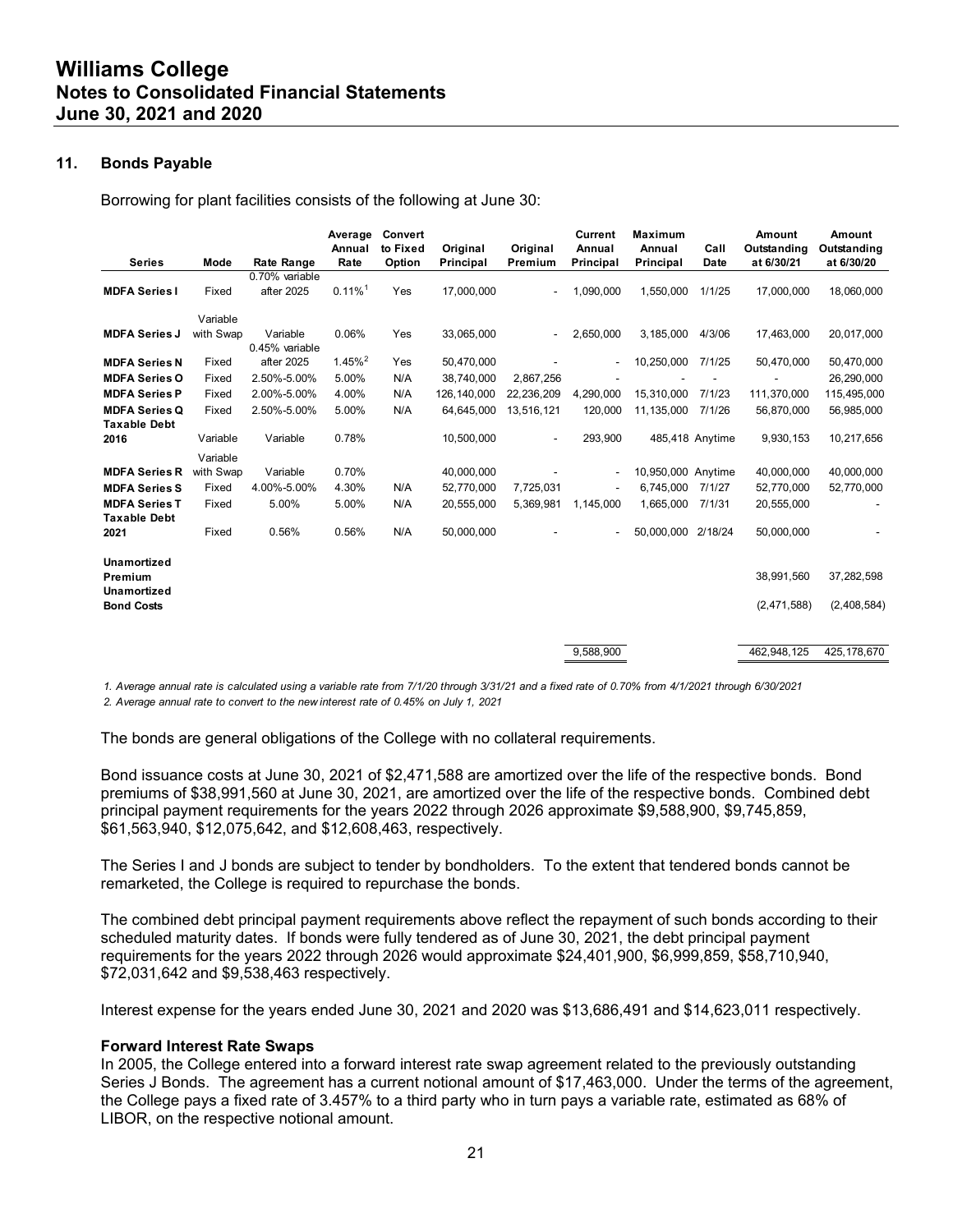In 2016, the College entered into an interest rate swap agreement related to the issuance of the Series R bonds. The agreement has a notional amount of \$40,000,000. Under the terms of the agreement, the College pays a fixed rate of 1.2530% to a third party who in turn pays a variable rate, estimated as 67% of LIBOR, on the respective notional amount.

The interest rate swap agreements were not entered into for trading or speculative purposes. Because market risks arise from movements in interest rates, the College entered into the interest rate swap to reduce interest rate volatility on the outstanding debt.

As of June 30, 2021, and 2020, the fair value of the two swaps was a net liability of approximately (\$2,792,923) and (\$7,453,090), respectively. The interest rate swaps expire on July 1, 2026 and July 1, 2046 respectively.

#### **12. Lines of Credit**

At June 30, 2021, the College has the following lines of credit:

| <b>Expiration Date</b> | Amount           |
|------------------------|------------------|
| August 31, 2021        | 40,000,000       |
| August 31, 2022        | 80,000,000       |
| January 1, 2023        | 75,000,000       |
| July 1, 2025           | 15,000,000       |
| Total lines of credit  | 210,000,000<br>S |

If drawn upon these lines would be assessed a spread to LIBOR fee depending on the duration of the loan. There were no outstanding amounts on the lines of credit at June 30, 2021 or 2020. The College renewed the line of credit expiring on August 31, 2021 reducing the amount to \$15,000,000 and extending the term until August 31, 2022.

#### **13. Endowments**

The College's endowment consists of donor-restricted endowment funds and board-designated endowment funds for a variety of purposes. Split interest agreements that have been designated for endowment are not considered as part of the endowment until funds are received. The net assets associated with endowment funds, including funds designated by the Board of Trustees to function as endowments, are classified and reported based on the existence or absence of donor-imposed restrictions.

The College pools the majority of its investments in a unitized account similar to an open-ended mutual fund. Funds added or withdrawn from the pool are recorded at their share of the then current fair value of the pool. Investment income of the pools is recognized by the funds owning the assets based on their share of the investment pool, which is determined on a monthly basis.

The College utilizes a total return approach to managing the investment pool. This approach emphasizes total return, which consists of current yield (interest and dividends) as well as the net appreciation (realized and change in unrealized gains) in the fair value of pooled investments.

Under the total return approach, the College appropriated for operations accumulated gains of \$141,674,605 and \$134,655,991 for the years ended June 30, 2021 and 2020, respectively. Total return in excess of, or less than, the amount appropriated is reported as nonoperating gains or losses.

The College establishes a spending rate expressed as a percentage of the trailing twelve quarter fair value of the investment pool. The spending rate is allocated to pool participants, with the difference between the spending rate and current yield (which typically is lower than the spending rate) recorded as realized gains utilized in operating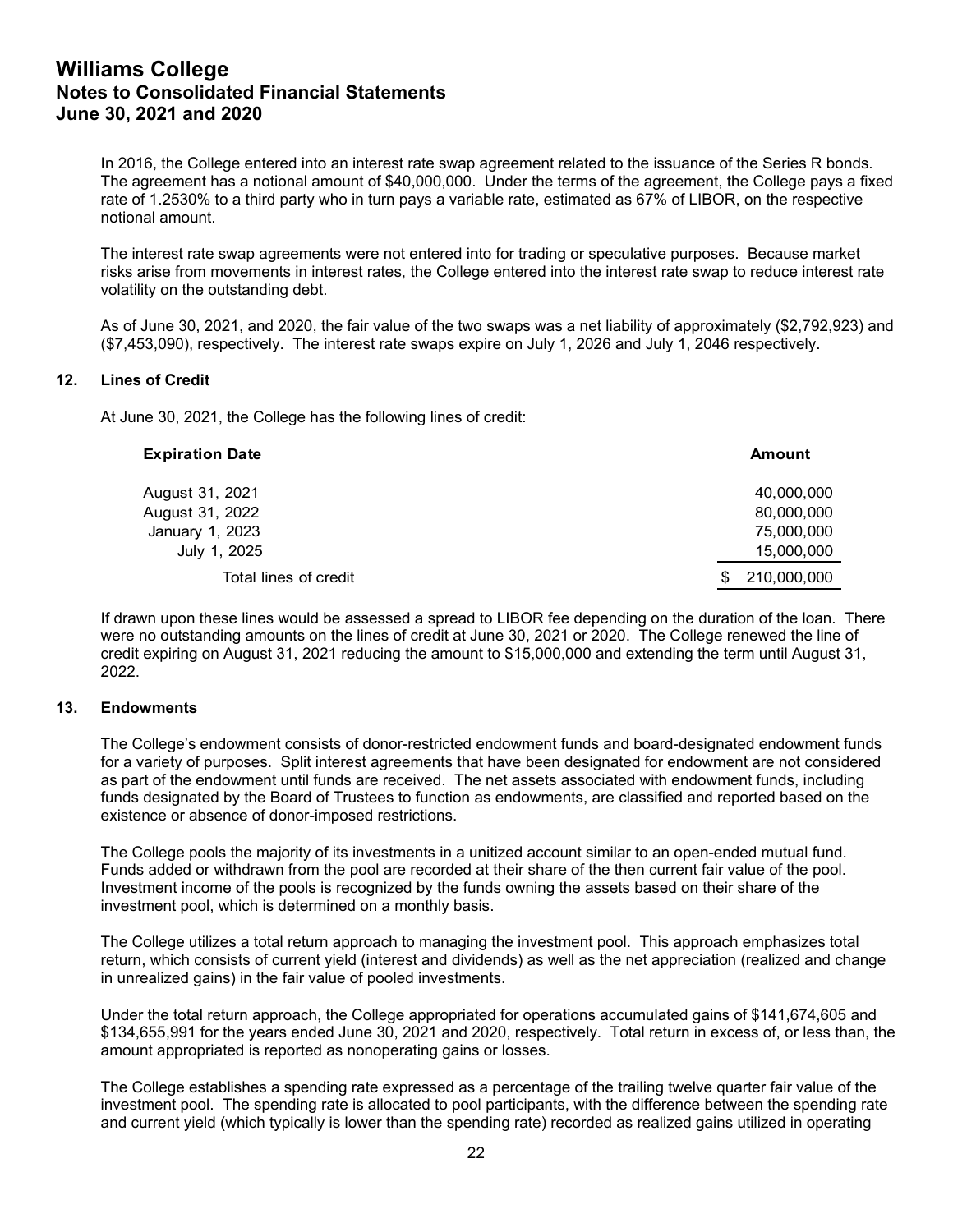revenue. The Board of Trustees has interpreted the Massachusetts "Uniform Prudent Management of Institutional Funds Act" statute, which was effective June 2009 ("UPMIFA"), as requiring the preservation of the original gift as of the gift date of the donor-restricted endowment funds absent explicit donor stipulations to the contrary. As a result of this interpretation, the College classifies as net assets with donor restrictions, (a) the original value of gifts donated to the permanent endowment, (b) the original value of subsequent gifts to the permanent endowment, and (c) accumulations to the permanent endowment made in accordance with the direction of the applicable donor gift instrument at the time the accumulation is added to the fund. The remaining portion of the donor-restricted endowment funds are classified as net assets with donor restrictions until those amounts are appropriated for expenditure in a manner consistent with the standard of prudence prescribed by UPMIFA. The College considers the following factors in making a determination to appropriate or accumulate endowment funds:

- (1) The duration and preservation of the fund
- (2) The purposes of the College and the donor restricted endowment fund
- (3) General economic conditions
- (4) The possible effect of inflation and deflation
- (5) The expected total return from income and the appreciation of investments
- (6) Other resources of the College
- (7) The investment policies of the College.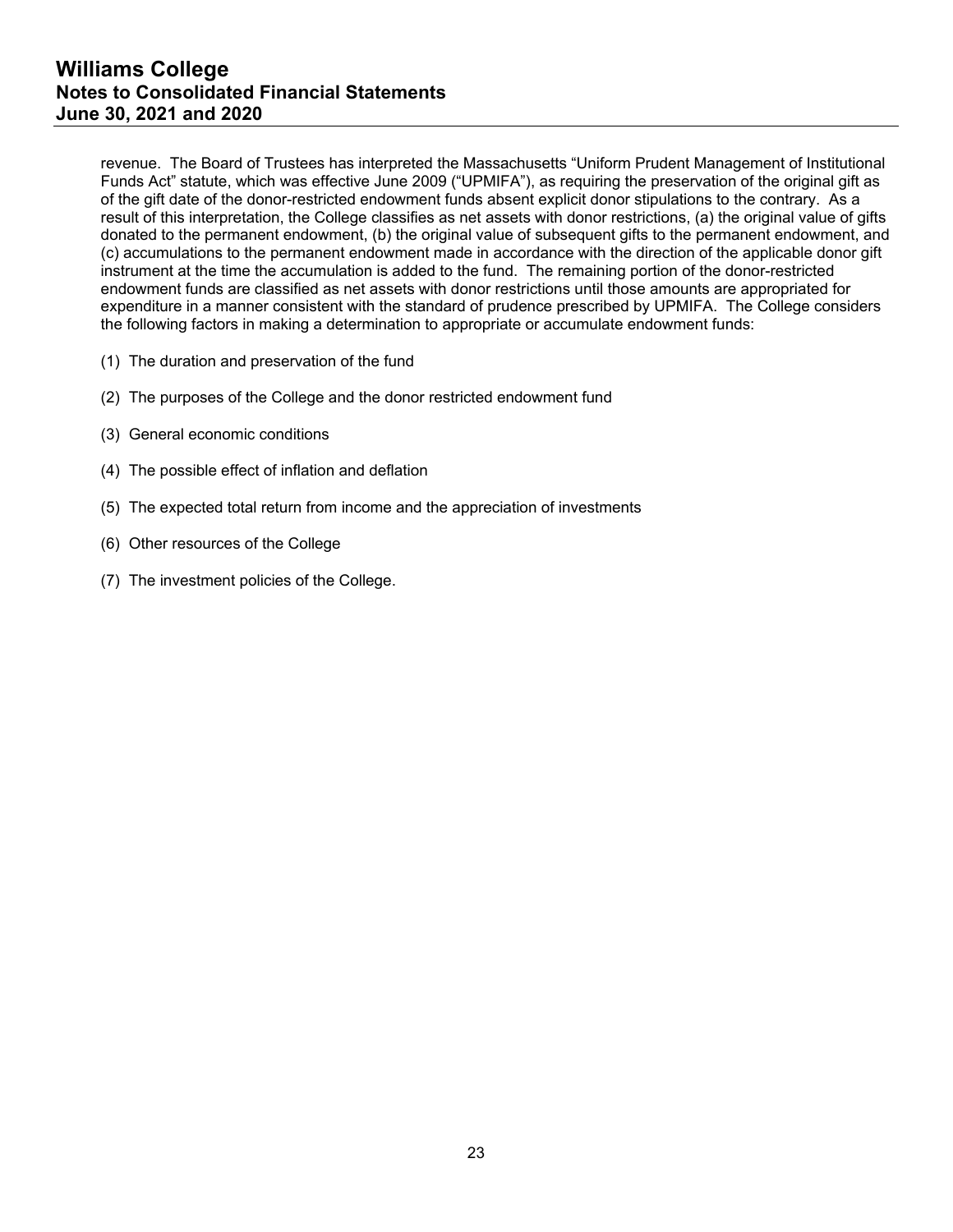Changes in endowment net assets for the year ended June 30:

|                                        |                                             |    | 2021                                     |   |               |
|----------------------------------------|---------------------------------------------|----|------------------------------------------|---|---------------|
|                                        | <b>Without Donor</b><br><b>Restrictions</b> |    | <b>With Donor</b><br><b>Restrictions</b> |   | Total         |
| Net endowment assets, June 30, 2020    | \$<br>223.057.234                           | \$ | 2.490.230.622                            | S | 2,713,287,856 |
| Gifts and transfers                    |                                             |    |                                          |   |               |
| Gifts received and pledge activity     | ٠                                           |    | 25,098,149                               |   | 25,098,149    |
| Transfers and gifts further designated | 395.595                                     |    | 4,929,750                                |   | 5,325,345     |
| Investment return                      |                                             |    |                                          |   |               |
| Net gains (losses)                     | 105.062.118                                 |    | 1.183.628.841                            |   | 1,288,690,959 |
| Accumulated gains spent for operations | (11, 646, 956)                              |    | (130, 027, 649)                          |   | (141,674,605) |
| Income earned returned to principal    | 108,657                                     |    | 3,024,885                                |   | 3.133,542     |
| Net endowment assets, June 30, 2021    | \$<br>316.976.648                           |    | 3.576.884.598                            |   | 3.893.861.246 |

|                                        | 2020 |                                             |    |                                          |    |                 |  |  |
|----------------------------------------|------|---------------------------------------------|----|------------------------------------------|----|-----------------|--|--|
|                                        |      | <b>Without Donor</b><br><b>Restrictions</b> |    | <b>With Donor</b><br><b>Restrictions</b> |    | Total           |  |  |
| Net endowment assets, June 30, 2019    | \$   | 226.335.810                                 | \$ | 2,503,560,383                            | \$ | 2,729,896,193   |  |  |
| Gifts and transfers                    |      |                                             |    |                                          |    |                 |  |  |
| Gifts received and pledge activity     |      |                                             |    | 31.790.239                               |    | 31.790.239      |  |  |
| Transfers and gifts further designated |      | 1,198,727                                   |    | 2,773,767                                |    | 3.972.494       |  |  |
| Investment return                      |      |                                             |    |                                          |    |                 |  |  |
| Net gains (losses)                     |      | 6.587.403                                   |    | 73.326.526                               |    | 79.913.929      |  |  |
| Accumulated gains spent for operations |      | (11, 164, 334)                              |    | (123, 491, 657)                          |    | (134, 655, 991) |  |  |
| Income earned returned to principal    |      | 99,628                                      |    | 2.271.364                                |    | 2,370,992       |  |  |
| Net endowment assets, June 30, 2020    |      | 223.057.234                                 |    | 2,490,230,622                            |    | 2,713,287,856   |  |  |

#### **Endowment Funds with Deficits (Underwater Endowment)**

From time to time, the fair value of assets associated with individual donor-restricted endowment funds may fall below the value of the initial and subsequent donor gift amounts (deficit). When donor endowment deficits exist, they are classified as a reduction of net assets with donor restrictions. There are no underwater endowment funds at June 30, 2021 or 2020.

#### **Return Objectives and Risk Parameters**

The College has adopted endowment investment and spending policies that attempt to provide a predictable stream of funding to programs supported by its endowment while seeking to maintain the permanent nature of endowment funds. Under this policy, the return objective for the endowment assets, measured over a full market cycle, shall be to maximize the return against a blended index, based on the endowment's target allocation applied to the appropriate individual benchmarks. The College expects its endowment funds over time, to provide an average rate of return of approximately 5.0% real, that is after adjusting for inflation, annually. Actual returns in any given year may vary from this amount.

#### **Strategies Employed for Achieving Investment Objectives**

To achieve its long-term rate of return objectives, the College relies on a total return strategy in which investment returns are achieved through both capital appreciation (realized and unrealized gains) and current yield (interest and dividends). The College targets a diversified asset allocation to achieve its long-term objectives within prudent risk constraints.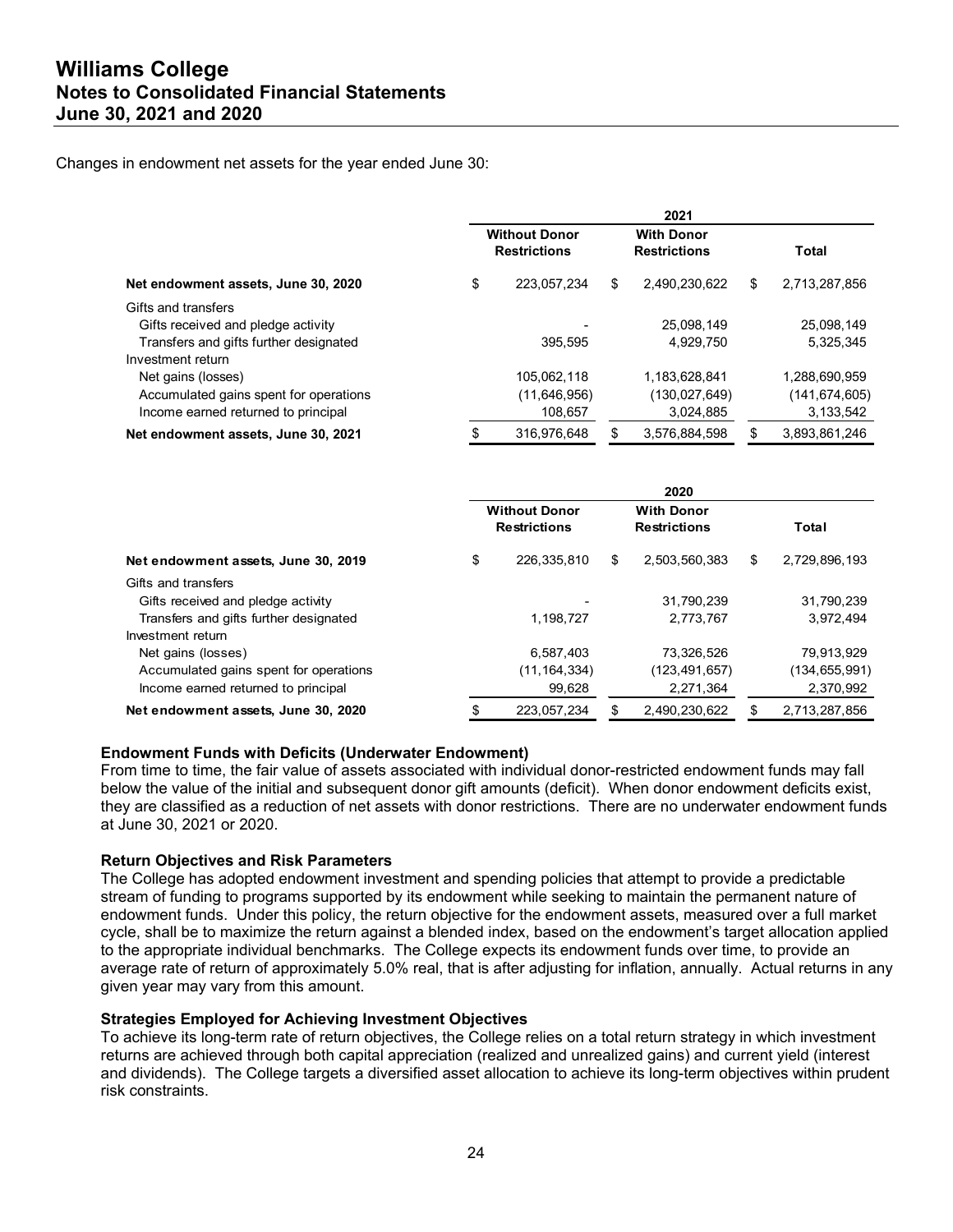#### **Endowment Spending Allocation and Relationship of Spending Policy to Investment Objectives**

Spending from the endowment to support operations, referred to as asset use at the College, is expected to be 5.5% of the twelve-quarter trailing average of the end of year investment pool over the long run. This policy is based on the expectation that the endowment will grow by 5.0% real, that is after adjusting for inflation, and operating expenditures will increase by 4-5% annually, allowing part of the annual growth to support operations, and part for reinvestment to sustain the permanent nature of the endowment. The Trustees' Budget and Financial Planning Committee approves the asset use rate each year.

#### **14. Net Assets**

Following is the composition of the College's net assets without donor restrictions and net assets with donor restriction at June 30, 2021 and 2020:

|    | 2021           |                                  | 2020          |
|----|----------------|----------------------------------|---------------|
|    |                |                                  |               |
| \$ | 346,431,474    | \$                               | 176,348,529   |
|    | 316,976,647    |                                  | 223,057,234   |
|    | (1,387,191)    |                                  |               |
|    | 1,423,189      |                                  | 1,370,281     |
| S  | 663,444,119    | \$                               | 400,776,044   |
|    |                |                                  |               |
| \$ | 90,317,325     | \$                               | 190,878,336   |
|    | 33, 123, 602   |                                  | 46,225,484    |
|    |                |                                  |               |
|    | 146,030,381    |                                  | 122,720,145   |
|    | 8,622          |                                  | 8,622         |
|    |                |                                  | 1,766,348,003 |
|    | 707,423,669    |                                  | 659,311,886   |
|    | (15, 653, 587) |                                  |               |
|    |                | S                                | 2,785,492,476 |
|    |                | 2,819,949,195<br>\$3,781,199,207 |               |

#### **15. Expenses by Function and Natural Classification**

Expenses reported by natural classification on the consolidated statements of activities are summarized by function for the year ended June 30, 2021 and 2020, respectively.

|                                                          |                                             |                     | 2021                    |                          |                          |               |
|----------------------------------------------------------|---------------------------------------------|---------------------|-------------------------|--------------------------|--------------------------|---------------|
| <b>Operating expenses</b>                                | Instruction and<br>Departmental<br>Research | Academic<br>Support | <b>Student Services</b> | Institutional<br>Support | Auxiliary<br>Enterprises | Total         |
| Salaries and wages                                       | \$53,489,279                                | \$8,992,674         | \$21,911,162            | \$18,916,833             | \$10,939,019             | \$114,248,967 |
| <b>Benefits</b>                                          | 17.643.629                                  | 3.175.178           | 6.712.336               | 5.633.068                | 4.426.323                | 37,590,534    |
| Operating expenses                                       | 11.381.973                                  | 6.644.292           | 23.781.933              | 10.058.374               | 14,625,052               | 66,491,624    |
| Interest                                                 | 2,785,182                                   | 1.133.385           | 4.469.496               | 1.549.219                | 852.566                  | 10,789,848    |
| Depreciation                                             | 16.318.144                                  | 4,095,296           | 1,962,911               | 3,277,385                | 12, 141, 087             | 37,794,823    |
| Total operating expenses                                 | \$101.618.207                               | \$24,040,825        | \$58,837,838            | \$39,434,879             | \$42.984.047             | \$266.915.796 |
| Nonoperating expenses<br>Adjustments for post-employment |                                             |                     |                         |                          |                          |               |

benefit liabilities \$1,036,621 \$1,036,621